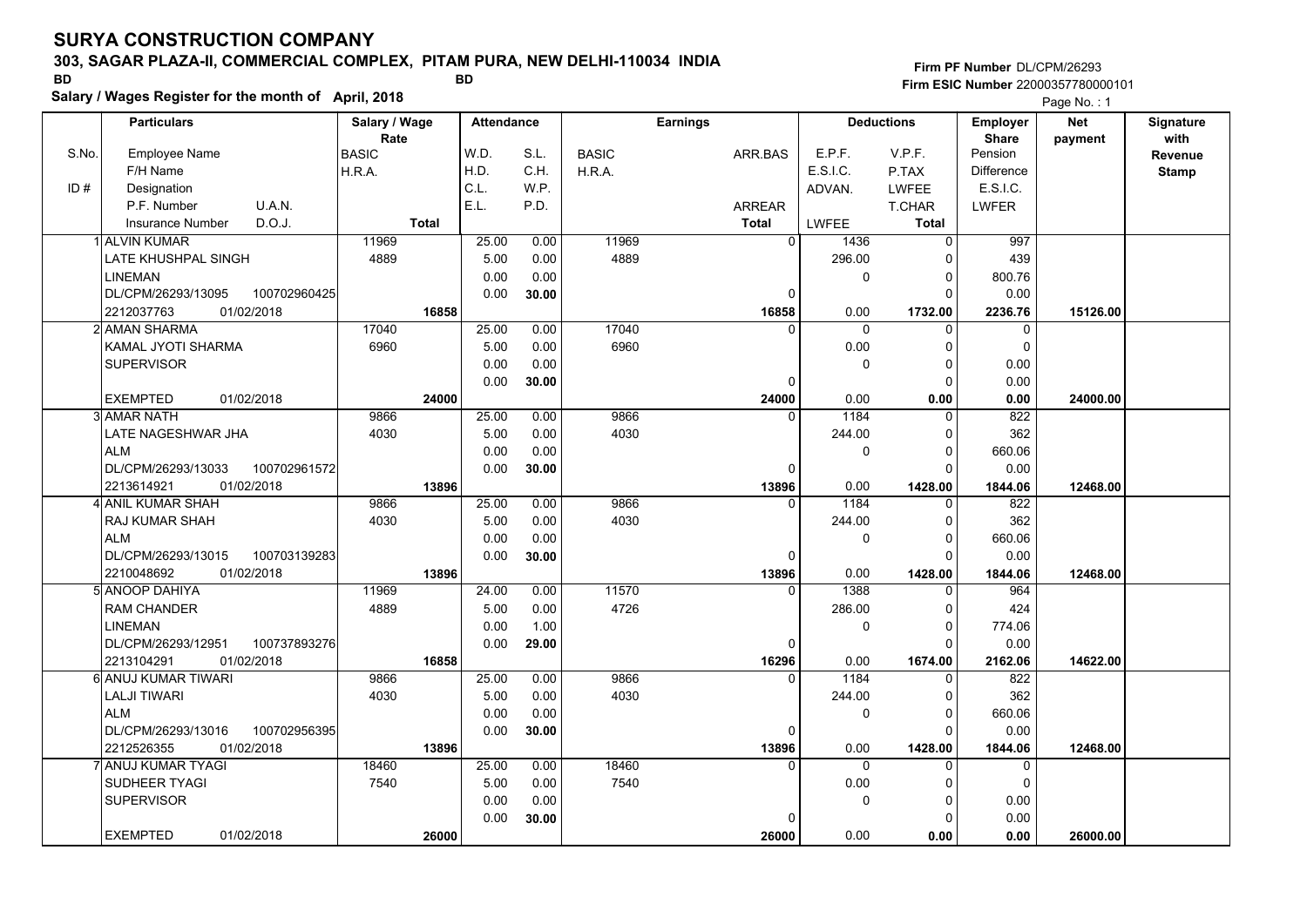## **303, SAGAR PLAZA-II, COMMERCIAL COMPLEX, PITAM PURA, NEW DELHI-110034 INDIA**

**Salary / Wages Register for the month of April, 2018 BD BD**

### **Firm PF Number**DL/CPM/26293**Firm ESIC Number** 22000357780000101

|       | <b>Particulars</b>                |              | Salary / Wage        |              | <b>Attendance</b> |       |              | <b>Earnings</b> |                |              | <b>Deductions</b> | Employer                | <b>Net</b> | Signature       |
|-------|-----------------------------------|--------------|----------------------|--------------|-------------------|-------|--------------|-----------------|----------------|--------------|-------------------|-------------------------|------------|-----------------|
| S.No. | <b>Employee Name</b>              |              | Rate<br><b>BASIC</b> |              | W.D.              | S.L.  | <b>BASIC</b> | ARR.BAS         |                | E.P.F.       | V.P.F.            | <b>Share</b><br>Pension | payment    | with<br>Revenue |
|       | F/H Name                          |              | H.R.A.               |              | H.D.              | C.H.  | H.R.A.       |                 |                | E.S.I.C.     | P.TAX             | <b>Difference</b>       |            | <b>Stamp</b>    |
| ID#   | Designation                       |              |                      |              | C.L.              | W.P.  |              |                 |                | ADVAN.       | LWFEE             | E.S.I.C.                |            |                 |
|       | P.F. Number<br>U.A.N.             |              |                      |              | E.L.              | P.D.  |              | ARREAR          |                |              | T.CHAR            | <b>LWFER</b>            |            |                 |
|       | D.O.J.<br><b>Insurance Number</b> |              |                      | <b>Total</b> |                   |       |              | <b>Total</b>    |                | <b>LWFEE</b> | <b>Total</b>      |                         |            |                 |
|       | 8 ANUP SINGH                      |              | 11969                |              | 25.00             | 0.00  | 11969        |                 | $\overline{0}$ | 1436         | $\mathbf 0$       | 997                     |            |                 |
|       | LT. KRIPA RAM                     |              | 4889                 |              | 5.00              | 0.00  | 4889         |                 |                | 296.00       | $\Omega$          | 439                     |            |                 |
|       | <b>LINEMAN</b>                    |              |                      |              | 0.00              | 0.00  |              |                 |                | 0            | $\mathbf 0$       | 800.76                  |            |                 |
|       | DL/CPM/26293/12957                | 100702970812 |                      |              | 0.00              | 30.00 |              |                 | 0              |              | $\Omega$          | 0.00                    |            |                 |
|       | 2213612693<br>01/02/2018          |              |                      | 16858        |                   |       |              |                 | 16858          | 0.00         | 1732.00           | 2236.76                 | 15126.00   |                 |
|       | 9 ARJUN                           |              | 9866                 |              | 25.00             | 0.00  | 9866         |                 | $\Omega$       | 1184         | $\Omega$          | 822                     |            |                 |
|       | PAPPU                             |              | 4030                 |              | 5.00              | 0.00  | 4030         |                 |                | 244.00       | $\mathbf 0$       | 362                     |            |                 |
|       | <b>ALM</b>                        |              |                      |              | 0.00              | 0.00  |              |                 |                | 0            | $\mathbf 0$       | 660.06                  |            |                 |
|       | DL/CPM/26293/13114                | 101098201910 |                      |              | 0.00              | 30.00 |              |                 | 0              |              | $\mathbf 0$       | 0.00                    |            |                 |
|       | 2016638028<br>01/02/2018          |              |                      | 13896        |                   |       |              |                 | 13896          | 0.00         | 1428.00           | 1844.06                 | 12468.00   |                 |
|       | 10 ASHOK KUMAR                    |              | 9866                 |              | 25.00             | 0.00  | 9866         |                 | $\Omega$       | 1184         | $\Omega$          | 822                     |            |                 |
|       | LATE BHIM SINGH                   |              | 4030                 |              | 5.00              | 0.00  | 4030         |                 |                | 244.00       | 0                 | 362                     |            |                 |
|       | <b>ALM</b>                        |              |                      |              | 0.00              | 0.00  |              |                 |                | 0            | $\mathbf 0$       | 660.06                  |            |                 |
|       | DL/CPM/26293/13130                | 100737048646 |                      |              | 0.00              | 30.00 |              |                 | $\Omega$       |              | $\Omega$          | 0.00                    |            |                 |
|       | 01/02/2018<br>2213613249          |              |                      | 13896        |                   |       |              |                 | 13896          | 0.00         | 1428.00           | 1844.06                 | 12468.00   |                 |
|       | 11 ASHOK YADAV                    |              | 9866                 |              | 25.00             | 0.00  | 9866         |                 | 0              | 1184         | 0                 | 822                     |            |                 |
|       | <b>HAKARU YADAV</b>               |              | 4030                 |              | 5.00              | 0.00  | 4030         |                 |                | 244.00       | 0                 | 362                     |            |                 |
|       | <b>ALM</b>                        |              |                      |              | 0.00              | 0.00  |              |                 |                | 0            | 0                 | 660.06                  |            |                 |
|       | DL/CPM/26293/13081                | 100736589097 |                      |              | 0.00              | 30.00 |              |                 | $\Omega$       |              | $\Omega$          | 0.00                    |            |                 |
|       | 2213623399<br>01/02/2018          |              |                      | 13896        |                   |       |              |                 | 13896          | 0.00         | 1428.00           | 1844.06                 | 12468.00   |                 |
|       | 12 BABLU MANDAL                   |              | 11969                |              | 19.00             | 0.00  | 9176         |                 | $\Omega$       | 1101         | 0                 | 764                     |            |                 |
|       | <b>SIGESHWAR</b>                  |              | 4889                 |              | 4.00              | 0.00  | 3748         |                 |                | 227.00       | 0                 | 337                     |            |                 |
|       | <b>FOREMAN</b>                    |              |                      |              | 0.00              | 7.00  |              |                 |                | 0            | $\mathbf 0$       | 613.89                  |            |                 |
|       | DL/CPM/26293/12940                | 100927921851 |                      |              | 0.00              | 23.00 |              |                 | 0              |              | $\Omega$          | 0.00                    |            |                 |
|       | 2012893907<br>01/02/2018          |              |                      | 16858        |                   |       |              |                 | 12924          | 0.00         | 1328.00           | 1714.89                 | 11596.00   |                 |
|       | <b>BIJENDER KASHYAP</b>           |              | 11969                |              | 25.00             | 0.00  | 11969        |                 | $\Omega$       | 1436         | $\mathbf 0$       | 997                     |            |                 |
|       | <b>OM PRAKASH</b>                 |              | 4889                 |              | 5.00              | 0.00  | 4889         |                 |                | 296.00       | 0                 | 439                     |            |                 |
|       | <b>LINEMAN</b>                    |              |                      |              | 0.00              | 0.00  |              |                 |                | 0            | $\mathbf 0$       | 800.76                  |            |                 |
|       | DL/CPM/26293/13090                | 100737573439 |                      |              | 0.00              | 30.00 |              |                 | 0              |              | $\Omega$          | 0.00                    |            |                 |
|       | 2212868548<br>01/02/2018          |              |                      | 16858        |                   |       |              |                 | 16858          | 0.00         | 1732.00           | 2236.76                 | 15126.00   |                 |
|       | 14 BIJENDER SINGH                 |              | 9866                 |              | 25.00             | 0.00  | 9866         |                 | $\Omega$       | 1184         | 0                 | 822                     |            |                 |
|       | <b>BALWANT SINGH</b>              |              | 4030                 |              | 5.00              | 0.00  | 4030         |                 |                | 244.00       | 0                 | 362                     |            |                 |
|       | <b>ALM</b>                        |              |                      |              | 0.00              | 0.00  |              |                 |                | 0            | 0                 | 660.06                  |            |                 |
|       | DL/CPM/26293/13032                | 100702725732 |                      |              | 0.00              | 30.00 |              |                 | <sup>0</sup>   |              | $\Omega$          | 0.00                    |            |                 |
|       | 01/02/2018<br>2207262251          |              |                      | 13896        |                   |       |              |                 | 13896          | 0.00         | 1428.00           | 1844.06                 | 12468.00   |                 |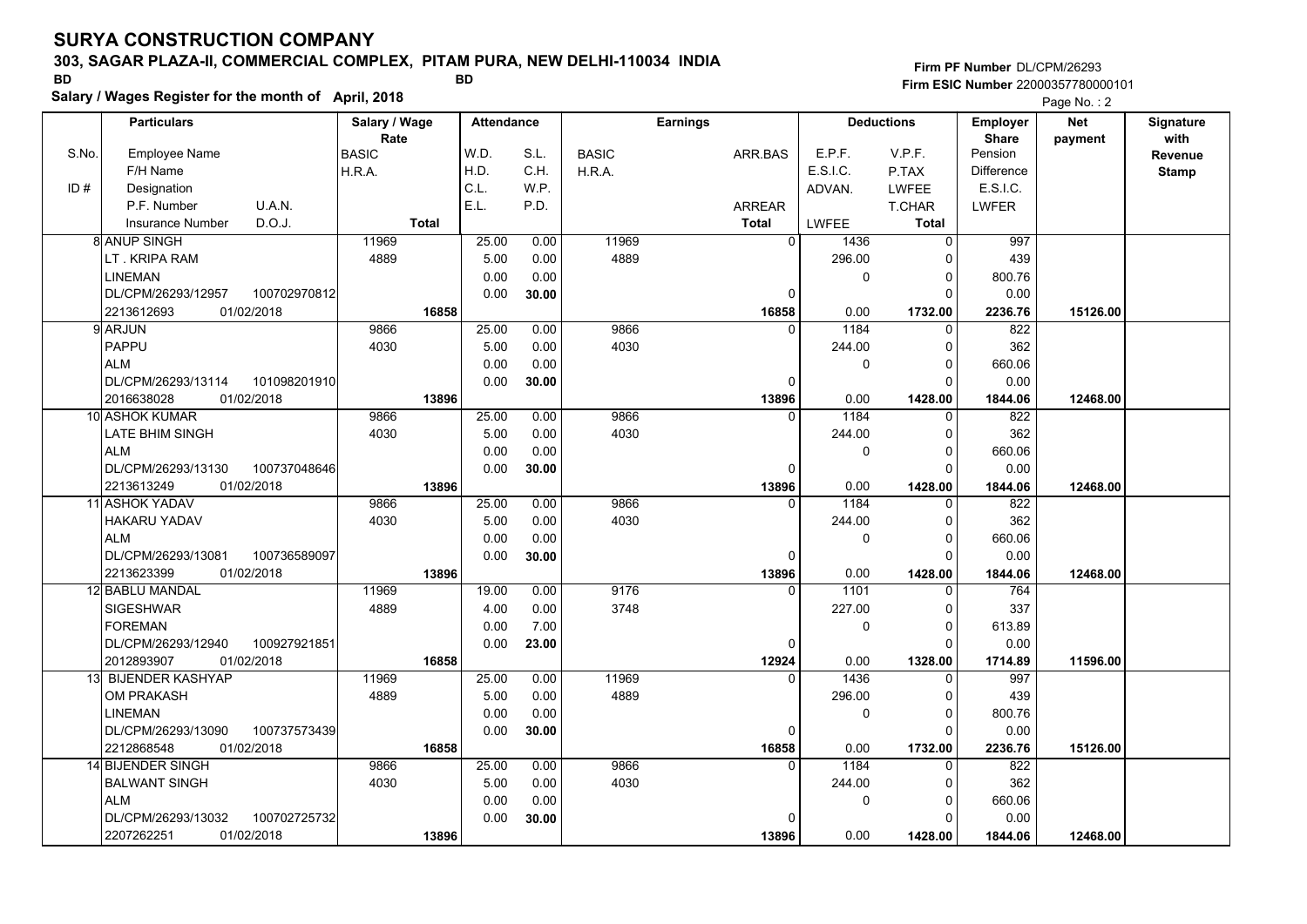## **303, SAGAR PLAZA-II, COMMERCIAL COMPLEX, PITAM PURA, NEW DELHI-110034 INDIA**

**Salary / Wages Register for the month of April, 2018 BD BD Firm PF Number**DL/CPM/26293**Firm ESIC Number** 22000357780000101

|       | Salary / Wages Register for the month of April, 2018 |               |                   |       |              |                 |              |                   |                   | Page No.: 3 |                  |
|-------|------------------------------------------------------|---------------|-------------------|-------|--------------|-----------------|--------------|-------------------|-------------------|-------------|------------------|
|       | <b>Particulars</b>                                   | Salary / Wage | <b>Attendance</b> |       |              | <b>Earnings</b> |              | <b>Deductions</b> | <b>Employer</b>   | <b>Net</b>  | <b>Signature</b> |
|       |                                                      | Rate          |                   |       |              |                 |              |                   | <b>Share</b>      | payment     | with             |
| S.No. | <b>Employee Name</b>                                 | <b>BASIC</b>  | W.D.              | S.L.  | <b>BASIC</b> | ARR.BAS         | E.P.F.       | V.P.F.            | Pension           |             | <b>Revenue</b>   |
|       | F/H Name                                             | H.R.A.        | H.D.              | C.H.  | H.R.A.       |                 | E.S.I.C.     | P.TAX             | <b>Difference</b> |             | <b>Stamp</b>     |
| ID#   | Designation                                          |               | C.L.              | W.P.  |              |                 | ADVAN.       | <b>LWFEE</b>      | E.S.I.C.          |             |                  |
|       | P.F. Number<br>U.A.N.                                |               | E.L.              | P.D.  |              | ARREAR          |              | <b>T.CHAR</b>     | <b>LWFER</b>      |             |                  |
|       | D.O.J.<br><b>Insurance Number</b>                    | Total         |                   |       |              | <b>Total</b>    | <b>LWFEE</b> | <b>Total</b>      |                   |             |                  |
|       | 15 BIRENDER                                          | 11969         | 25.00             | 0.00  | 11969        | $\mathbf 0$     | 1436         | $\mathbf 0$       | 997               |             |                  |
|       | LT SURAJ MAL                                         | 4889          | 5.00              | 0.00  | 4889         |                 | 296.00       | $\Omega$          | 439               |             |                  |
|       | <b>LINEMAN</b>                                       |               | 0.00              | 0.00  |              |                 | $\mathbf 0$  | 0                 | 800.76            |             |                  |
|       | DL/CPM/26293/12956<br>100702972901                   |               | 0.00              | 30.00 |              | $\mathbf 0$     |              | $\Omega$          | 0.00              |             |                  |
|       | 2213674436<br>01/02/2018                             | 16858         |                   |       |              | 16858           | 0.00         | 1732.00           | 2236.76           | 15126.00    |                  |
|       | 16 BYAS PRASAD                                       | 9866          | 25.00             | 0.00  | 9866         | $\Omega$        | 1184         | $\Omega$          | 822               |             |                  |
|       | <b>MOHAN PRASAD</b>                                  | 4030          | 5.00              | 0.00  | 4030         |                 | 244.00       | $\Omega$          | 362               |             |                  |
|       | <b>ALM</b>                                           |               | 0.00              | 0.00  |              |                 | $\mathbf 0$  | $\mathbf{0}$      | 660.06            |             |                  |
|       | 100737336161<br>DL/CPM/26293/13017                   |               | 0.00              | 30.00 |              | 0               |              | $\Omega$          | 0.00              |             |                  |
|       | 2016086946<br>01/02/2018                             | 13896         |                   |       |              | 13896           | 0.00         | 1428.00           | 1844.06           | 12468.00    |                  |
|       | 17 CHAMAN                                            | 9866          | 25.00             | 0.00  | 9866         | $\mathbf{0}$    | 1184         | $\Omega$          | 822               |             |                  |
|       | <b>LEKH RAJ</b>                                      | 4030          | 5.00              | 0.00  | 4030         |                 | 244.00       | $\Omega$          | 362               |             |                  |
|       | <b>ALM</b>                                           |               | 0.00              | 0.00  |              |                 | $\mathbf 0$  | $\Omega$          | 660.06            |             |                  |
|       | DL/CPM/26293/12999<br>101098201906                   |               | 0.00              | 30.00 |              | $\mathbf 0$     |              | $\Omega$          | 0.00              |             |                  |
|       | 2016605911<br>01/02/2018                             | 13896         |                   |       |              | 13896           | 0.00         | 1428.00           | 1844.06           | 12468.00    |                  |
|       | <b>18 CHETAN KUMAR</b>                               | 11969         | 25.00             | 0.00  | 11969        | $\Omega$        | 1436         | $\Omega$          | 997               |             |                  |
|       | NARAYAN SINGH PAL                                    | 4889          | 5.00              | 0.00  | 4889         |                 | 296.00       | $\Omega$          | 439               |             |                  |
|       | <b>LINEMAN</b>                                       |               | 0.00              | 0.00  |              |                 | $\mathbf 0$  | $\Omega$          | 800.76            |             |                  |
|       | DL/CPM/26293/12947<br>100737500059                   |               | 0.00              | 30.00 |              | $\mathbf 0$     |              | $\Omega$          | 0.00              |             |                  |
|       | 01/02/2018<br>2206596547                             | 16858         |                   |       |              | 16858           | 0.00         | 1732.00           | 2236.76           | 15126.00    |                  |
|       | 19 CHHOTAKAN MUKHIYA                                 | 9866          | 24.00             | 0.00  | 9537         | $\Omega$        | 1144         | $\Omega$          | 794               |             |                  |
|       | LT. RAMAJI MUKHIYA                                   | 4030          | 5.00              | 0.00  | 3896         |                 | 236.00       | 0                 | 350               |             |                  |
|       | <b>ALM</b>                                           |               | 0.00              | 1.00  |              |                 | $\mathbf 0$  | $\Omega$          | 638.07            |             |                  |
|       | DL/CPM/26293/13112<br>100737103069                   |               | 0.00              | 29.00 |              | $\mathbf 0$     |              | $\Omega$          | 0.00              |             |                  |
|       | 01/02/2018<br>2207262194                             | 13896         |                   |       |              | 13433           | 0.00         | 1380.00           | 1782.07           | 12053.00    |                  |
|       | 20 CHHOTE LAL                                        | 11969         | 25.00             | 0.00  | 11969        | 0               | 1436         | 0                 | 997               |             |                  |
|       | <b>SARJU PRASAD</b>                                  | 4889          | 5.00              | 0.00  | 4889         |                 | 296.00       | $\Omega$          | 439               |             |                  |
|       | <b>LINEMAN</b>                                       |               | 0.00              | 0.00  |              |                 | $\Omega$     | $\Omega$          | 800.76            |             |                  |
|       | DL/CPM/26293/12960<br>100703243826                   |               | 0.00              | 30.00 |              | $\mathbf 0$     |              | $\Omega$          | 0.00              |             |                  |
|       | 2206568813<br>01/02/2018                             | 16858         |                   |       |              | 16858           | 0.00         | 1732.00           | 2236.76           | 15126.00    |                  |
|       | 21 CHIRAG BHATNAGAR                                  | 9866          | 25.00             | 0.00  | 9866         | $\Omega$        | 1184         | $\Omega$          | 822               |             |                  |
|       | <b>NARESH KUMAR</b>                                  | 4030          | 5.00              | 0.00  | 4030         |                 | 244.00       | $\Omega$          | 362               |             |                  |
|       | <b>ALM</b>                                           |               | 0.00              | 0.00  |              |                 | $\mathbf 0$  | 0                 | 660.06            |             |                  |
|       | 100737513291<br>DL/CPM/26293/12966                   |               | 0.00              | 30.00 |              | 0               |              | $\Omega$          | 0.00              |             |                  |
|       | 01/02/2018<br>1013583678                             | 13896         |                   |       |              | 13896           | 0.00         | 1428.00           | 1844.06           | 12468.00    |                  |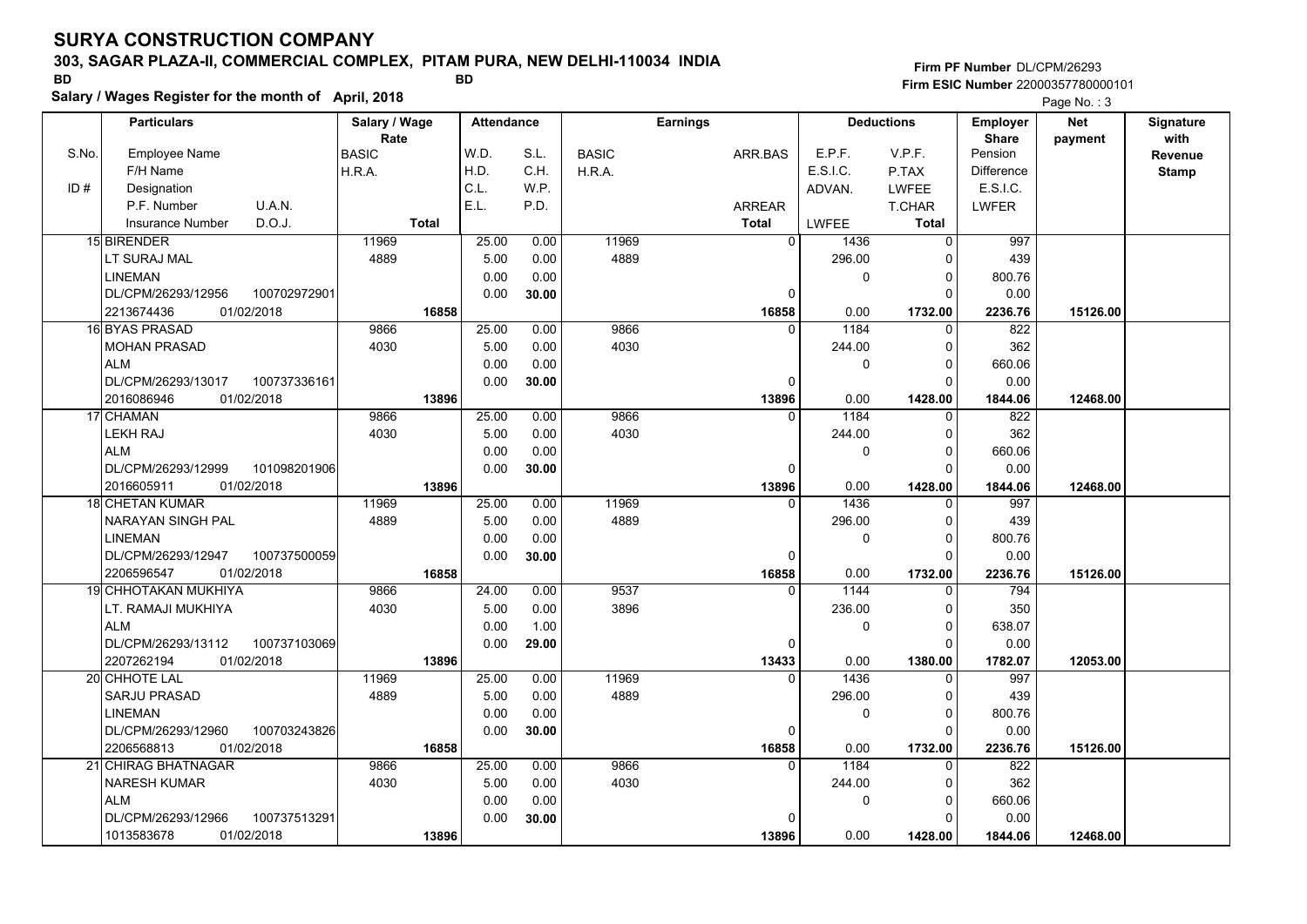## **303, SAGAR PLAZA-II, COMMERCIAL COMPLEX, PITAM PURA, NEW DELHI-110034 INDIA**

**Salary / Wages Register for the month of April, 2018 BD BD**

**Firm PF Number**DL/CPM/26293**Firm ESIC Number** 22000357780000101

|       | Salary / Wages Register for the month of April, 2018 |               |                   |       |              |                 |             | Page No.: 4       |                   |            |              |
|-------|------------------------------------------------------|---------------|-------------------|-------|--------------|-----------------|-------------|-------------------|-------------------|------------|--------------|
|       | <b>Particulars</b>                                   | Salary / Wage | <b>Attendance</b> |       |              | <b>Earnings</b> |             | <b>Deductions</b> | <b>Employer</b>   | <b>Net</b> | Signature    |
|       |                                                      | Rate          |                   |       |              |                 |             |                   | <b>Share</b>      | payment    | with         |
| S.No. | Employee Name                                        | <b>BASIC</b>  | W.D.              | S.L.  | <b>BASIC</b> | ARR.BAS         | E.P.F.      | V.P.F.            | Pension           |            | Revenue      |
|       | F/H Name                                             | H.R.A.        | H.D.              | C.H.  | H.R.A.       |                 | E.S.I.C.    | P.TAX             | <b>Difference</b> |            | <b>Stamp</b> |
| ID#   | Designation                                          |               | C.L.              | W.P.  |              |                 | ADVAN.      | <b>LWFEE</b>      | <b>E.S.I.C.</b>   |            |              |
|       | U.A.N.<br>P.F. Number                                |               | E.L.              | P.D.  |              | <b>ARREAR</b>   |             | <b>T.CHAR</b>     | LWFER             |            |              |
|       | D.O.J.<br><b>Insurance Number</b>                    | <b>Total</b>  |                   |       |              | <b>Total</b>    | LWFEE       | Total             |                   |            |              |
|       | 22 DAYAKANT THAKUR                                   | 11969         | 23.00             | 0.00  | 11171        | $\overline{0}$  | 1341        | $\mathbf 0$       | 931               |            |              |
|       | LATE YOGENDRA THAKUR                                 | 4889          | 5.00              | 0.00  | 4563         |                 | 276.00      | $\Omega$          | 410               |            |              |
|       | <b>LINEMAN</b>                                       |               | 0.00              | 2.00  |              |                 | 0           | 0                 | 747.37            |            |              |
|       | 100702964650<br>DL/CPM/26293/13026                   |               | 0.00              | 28.00 |              | 0               |             | $\Omega$          | 0.00              |            |              |
|       | 2203173891<br>01/02/2018                             | 16858         |                   |       |              | 15734           | 0.00        | 1617.00           | 2088.37           | 14117.00   |              |
|       | 23 DEEPAK PAL                                        | 9866          | 25.00             | 0.00  | 9866         | $\Omega$        | 1184        | 0                 | 822               |            |              |
|       | <b>BISHAMBER</b>                                     | 4030          | 5.00              | 0.00  | 4030         |                 | 244.00      | 0                 | 362               |            |              |
|       | ALM                                                  |               | 0.00              | 0.00  |              |                 | 0           | 0                 | 660.06            |            |              |
|       | DL/CPM/26293/13030<br>100736153680                   |               | 0.00              | 30.00 |              | 0               |             | $\Omega$          | 0.00              |            |              |
|       | 2213613412<br>01/02/2018                             | 13896         |                   |       |              | 13896           | 0.00        | 1428.00           | 1844.06           | 12468.00   |              |
|       | 24 DHARAM SINGH                                      | 11969         | 25.00             | 0.00  | 11969        | $\mathbf{0}$    | 1436        | $\Omega$          | 997               |            |              |
|       | <b>LATE PURAN SINGH</b>                              | 4889          | 5.00              | 0.00  | 4889         |                 | 296.00      | 0                 | 439               |            |              |
|       | <b>LINEMAN</b>                                       |               | 0.00              | 0.00  |              |                 | 0           | 0                 | 800.76            |            |              |
|       | DL/CPM/26293/13120<br>100737064436                   |               | 0.00              | 30.00 |              | 0               |             | $\Omega$          | 0.00              |            |              |
|       | 2207266813<br>01/02/2018                             | 16858         |                   |       |              | 16858           | 0.00        | 1732.00           | 2236.76           | 15126.00   |              |
|       | 25 DHARMENDER KUMAR                                  | 11969         | 23.00             | 0.00  | 11171        | $\Omega$        | 1341        | $\Omega$          | 931               |            |              |
|       | <b>MAHADEV</b>                                       | 4889          | 5.00              | 0.00  | 4563         |                 | 276.00      | $\Omega$          | 410               |            |              |
|       | <b>LINEMAN</b>                                       |               | 0.00              | 2.00  |              |                 | 0           | 0                 | 747.37            |            |              |
|       | 100702986633<br>DL/CPM/26293/12954                   |               | 0.00              | 28.00 |              | 0               |             | $\Omega$          | 0.00              |            |              |
|       | 2213613521<br>01/02/2018                             | 16858         |                   |       |              | 15734           | 0.00        | 1617.00           | 2088.37           | 14117.00   |              |
|       | 26 DINESH                                            | 11969         | 25.00             | 0.00  | 11969        | $\Omega$        | 1436        | $\Omega$          | 997               |            |              |
|       | JAI KISHAN                                           | 4889          | 5.00              | 0.00  | 4889         |                 | 296.00      | 0                 | 439               |            |              |
|       | <b>LINEMAN</b>                                       |               | 0.00              | 0.00  |              |                 | $\mathbf 0$ | $\Omega$          | 800.76            |            |              |
|       | DL/CPM/26293/13020<br>100702883529                   |               | 0.00              | 30.00 |              | 0               |             | $\Omega$          | 0.00              |            |              |
|       | 2213623403<br>01/02/2018                             | 16858         |                   |       |              | 16858           | 0.00        | 1732.00           | 2236.76           | 15126.00   |              |
|       | 27 DINESH KUMAR                                      | 9866          | 25.00             | 0.00  | 9866         | $\mathbf{0}$    | 1184        | 0                 | 822               |            |              |
|       | <b>JAMUNA DASS</b>                                   | 4030          | 5.00              | 0.00  | 4030         |                 | 244.00      | 0                 | 362               |            |              |
|       | <b>ALM</b>                                           |               | 0.00              | 0.00  |              |                 | 0           | $\mathbf 0$       | 660.06            |            |              |
|       | DL/CPM/26293/12978<br>100702886927                   |               | 0.00              | 30.00 |              | 0               |             | $\Omega$          | 0.00              |            |              |
|       | 2211638153<br>01/02/2018                             | 13896         |                   |       |              | 13896           | 0.00        | 1428.00           | 1844.06           | 12468.00   |              |
|       | 28 GUPTESHWAR PRASAD                                 | 9866          | 25.00             | 0.00  | 9866         | $\Omega$        | 1184        | $\Omega$          | 822               |            |              |
|       | <b>HARIDWAR RAM</b>                                  | 4030          | 5.00              | 0.00  | 4030         |                 | 244.00      | $\Omega$          | 362               |            |              |
|       | ALM                                                  |               | 0.00              | 0.00  |              |                 | $\mathbf 0$ | 0                 | 660.06            |            |              |
|       | 100702860205<br>DL/CPM/26293/12972                   |               | 0.00              | 30.00 |              | $\Omega$        |             | $\Omega$          | 0.00              |            |              |
|       | 01/02/2018<br>2206596548                             | 13896         |                   |       |              | 13896           | 0.00        | 1428.00           | 1844.06           | 12468.00   |              |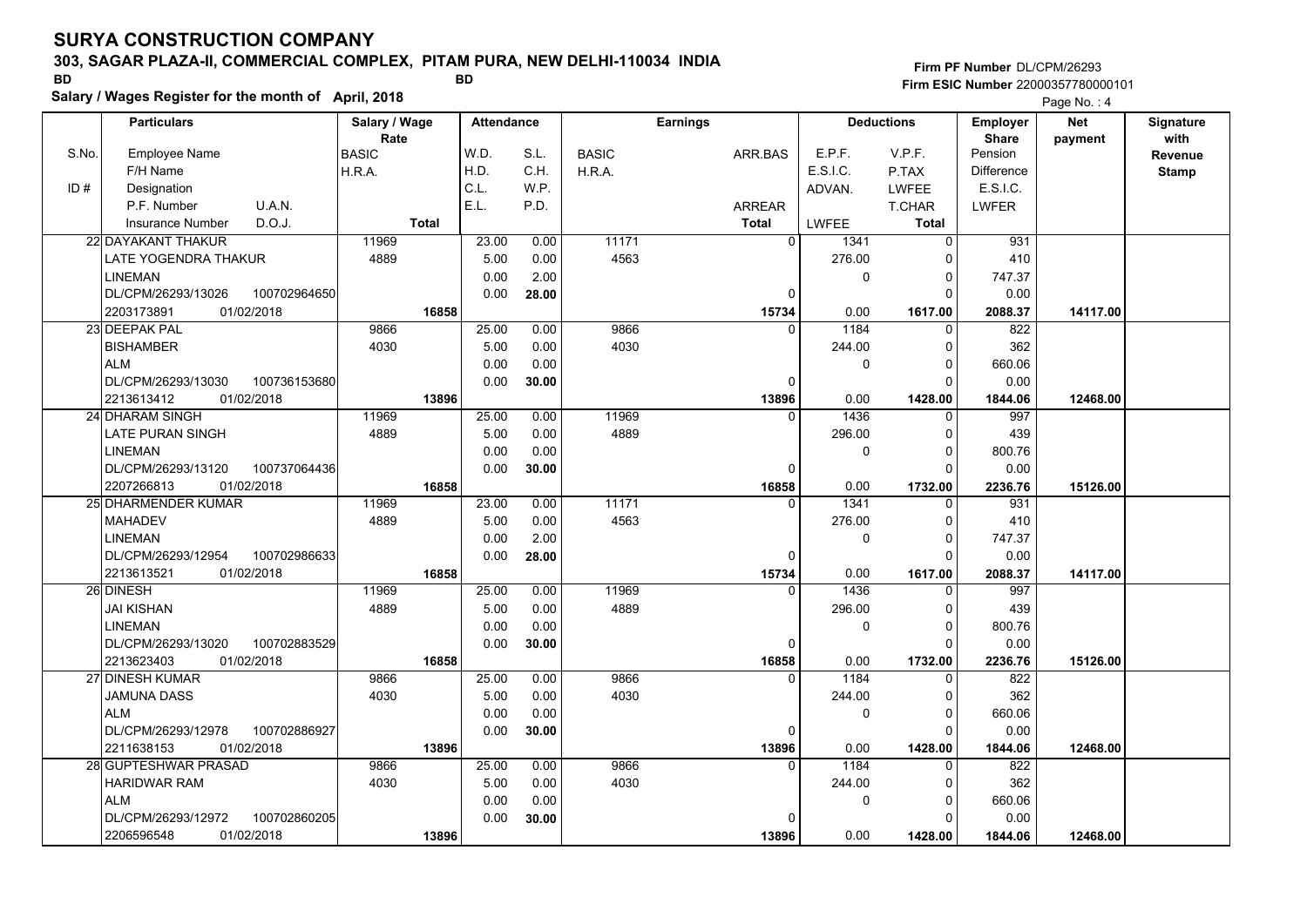## **303, SAGAR PLAZA-II, COMMERCIAL COMPLEX, PITAM PURA, NEW DELHI-110034 INDIA**

**Salary / Wages Register for the month of April, 2018 BD BD**

### **Firm PF Number**DL/CPM/26293**Firm ESIC Number** 22000357780000101

|       | <b>Particulars</b>                |              | Salary / Wage        |       | <b>Attendance</b> |       |              | <b>Earnings</b> |             |          | <b>Deductions</b> | Employer                | <b>Net</b> | Signature              |
|-------|-----------------------------------|--------------|----------------------|-------|-------------------|-------|--------------|-----------------|-------------|----------|-------------------|-------------------------|------------|------------------------|
| S.No. | Employee Name                     |              | Rate<br><b>BASIC</b> |       | W.D.              | S.L.  | <b>BASIC</b> |                 | ARR.BAS     | E.P.F.   | V.P.F.            | <b>Share</b><br>Pension | payment    | with<br><b>Revenue</b> |
|       | F/H Name                          |              | H.R.A.               |       | H.D.              | C.H.  | H.R.A.       |                 |             | E.S.I.C. | P.TAX             | <b>Difference</b>       |            | <b>Stamp</b>           |
| ID#   | Designation                       |              |                      |       | C.L.              | W.P.  |              |                 |             | ADVAN.   | <b>LWFEE</b>      | E.S.I.C.                |            |                        |
|       | U.A.N.<br>P.F. Number             |              |                      |       | E.L.              | P.D.  |              |                 | ARREAR      |          | T.CHAR            | <b>LWFER</b>            |            |                        |
|       | D.O.J.<br><b>Insurance Number</b> |              | <b>Total</b>         |       |                   |       |              | <b>Total</b>    |             | LWFEE    | <b>Total</b>      |                         |            |                        |
|       | 29 HARISH                         |              | 11969                |       | 25.00             | 0.00  | 11969        |                 | 0           | 1436     | $\Omega$          | 997                     |            |                        |
|       | <b>RAMANAND</b>                   |              | 4889                 |       | 5.00              | 0.00  | 4889         |                 |             | 296.00   | $\Omega$          | 439                     |            |                        |
|       | <b>LINEMAN</b>                    |              |                      |       | 0.00              | 0.00  |              |                 |             | 0        | $\mathbf 0$       | 800.76                  |            |                        |
|       | DL/CPM/26293/12958                | 100703178094 |                      |       | 0.00              | 30.00 |              |                 | 0           |          | $\Omega$          | 0.00                    |            |                        |
|       | 2206582757<br>01/02/2018          |              |                      | 16858 |                   |       |              |                 | 16858       | 0.00     | 1732.00           | 2236.76                 | 15126.00   |                        |
|       | 30 HIRA LAL                       |              | 9866                 |       | 25.00             | 0.00  | 9866         |                 | $\Omega$    | 1184     | $\Omega$          | 822                     |            |                        |
|       | LATE ROSHAN LAL                   |              | 4030                 |       | 5.00              | 0.00  | 4030         |                 |             | 244.00   | $\mathbf 0$       | 362                     |            |                        |
|       | <b>ALM</b>                        |              |                      |       | 0.00              | 0.00  |              |                 |             | 0        | $\mathbf 0$       | 660.06                  |            |                        |
|       | DL/CPM/26293/12973                | 100737067201 |                      |       | 0.00              | 30.00 |              |                 | 0           |          | $\Omega$          | 0.00                    |            |                        |
|       | 2212840945<br>01/02/2018          |              |                      | 13896 |                   |       |              |                 | 13896       | 0.00     | 1428.00           | 1844.06                 | 12468.00   |                        |
|       | 31 JAI BHAGWAN                    |              | 11969                |       | 25.00             | 0.00  | 11969        |                 | $\Omega$    | 1436     | 0                 | 997                     |            |                        |
|       | <b>ISHWAR SINGH</b>               |              | 4889                 |       | 5.00              | 0.00  | 4889         |                 |             | 296.00   | $\Omega$          | 439                     |            |                        |
|       | <b>LINEMAN</b>                    |              |                      |       | 0.00              | 0.00  |              |                 |             | 0        | $\mathbf 0$       | 800.76                  |            |                        |
|       | DL/CPM/26293/13079                | 100702873931 |                      |       | 0.00              | 30.00 |              |                 | $\mathbf 0$ |          | $\Omega$          | 0.00                    |            |                        |
|       | 2207259838<br>01/02/2018          |              |                      | 16858 |                   |       |              |                 | 16858       | 0.00     | 1732.00           | 2236.76                 | 15126.00   |                        |
|       | 32 JITENDER                       |              | 9866                 |       | 25.00             | 0.00  | 9866         |                 | $\Omega$    | 1184     | $\Omega$          | 822                     |            |                        |
|       | LATE NAFE SINGH                   |              | 4030                 |       | 5.00              | 0.00  | 4030         |                 |             | 244.00   | $\Omega$          | 362                     |            |                        |
|       | <b>ALM</b>                        |              |                      |       | 0.00              | 0.00  |              |                 |             | 0        | $\Omega$          | 660.06                  |            |                        |
|       | DL/CPM/26293/13082                | 100919887344 |                      |       | 0.00              | 30.00 |              |                 | 0           |          | $\Omega$          | 0.00                    |            |                        |
|       | 2016203338<br>01/02/2018          |              |                      | 13896 |                   |       |              |                 | 13896       | 0.00     | 1428.00           | 1844.06                 | 12468.00   |                        |
|       | 33 KAMLESH KUMAR                  |              | 9866                 |       | 25.00             | 0.00  | 9866         |                 | $\Omega$    | 1184     | $\Omega$          | 822                     |            |                        |
|       | <b>SAYAFAL</b>                    |              | 4030                 |       | 5.00              | 0.00  | 4030         |                 |             | 244.00   | $\Omega$          | 362                     |            |                        |
|       | <b>ALM</b>                        |              |                      |       | 0.00              | 0.00  |              |                 |             | 0        | $\mathbf 0$       | 660.06                  |            |                        |
|       | DL/CPM/26293/13125                | 100738267281 |                      |       | 0.00              | 30.00 |              |                 | 0           |          | $\mathbf 0$       | 0.00                    |            |                        |
|       | 2211693522<br>01/02/2018          |              |                      | 13896 |                   |       |              |                 | 13896       | 0.00     | 1428.00           | 1844.06                 | 12468.00   |                        |
|       | 34 KISHORI LAL                    |              | 11969                |       | 25.00             | 0.00  | 11969        |                 | $\Omega$    | 1436     | $\Omega$          | 997                     |            |                        |
|       | <b>MOHAN LAL</b>                  |              | 4889                 |       | 5.00              | 0.00  | 4889         |                 |             | 296.00   | 0                 | 439                     |            |                        |
|       | <b>LINEMAN</b>                    |              |                      |       | 0.00              | 0.00  |              |                 |             | 0        | $\mathbf 0$       | 800.76                  |            |                        |
|       | DL/CPM/26293/13123                | 100737333971 |                      |       | 0.00              | 30.00 |              |                 | 0           |          | $\Omega$          | 0.00                    |            |                        |
|       | 2015969559<br>01/02/2018          |              |                      | 16858 |                   |       |              |                 | 16858       | 0.00     | 1732.00           | 2236.76                 | 15126.00   |                        |
|       | 35 KRISHAN                        |              | 9866                 |       | 25.00             | 0.00  | 9866         |                 | $\Omega$    | 1184     | $\Omega$          | 822                     |            |                        |
|       | CHHOTE LAL                        |              | 4030                 |       | 5.00              | 0.00  | 4030         |                 |             | 244.00   | 0                 | 362                     |            |                        |
|       | <b>ALM</b>                        |              |                      |       | 0.00              | 0.00  |              |                 |             | 0        | 0<br>$\Omega$     | 660.06                  |            |                        |
|       | DL/CPM/26293/12962<br>01/02/2018  | 100736241537 |                      |       | 0.00              | 30.00 |              |                 | 0           | 0.00     |                   | 0.00                    |            |                        |
|       | 2213613427                        |              |                      | 13896 |                   |       |              |                 | 13896       |          | 1428.00           | 1844.06                 | 12468.00   |                        |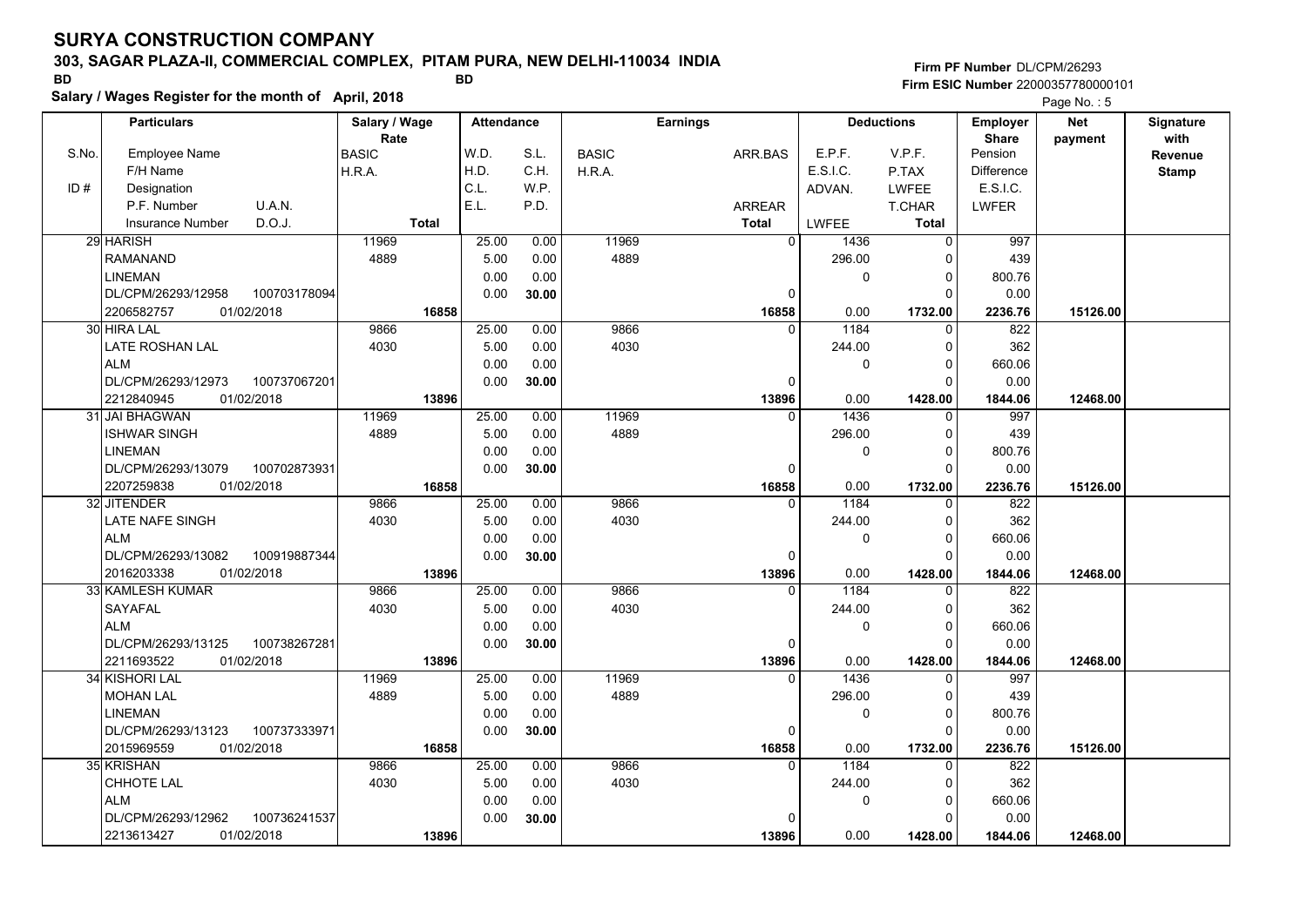## **303, SAGAR PLAZA-II, COMMERCIAL COMPLEX, PITAM PURA, NEW DELHI-110034 INDIA**

**Salary / Wages Register for the month of April, 2018 BD BD**

**Firm PF Number**DL/CPM/26293**Firm ESIC Number** 22000357780000101

|       | Salary / Wages Register for the month of April, 2018 |               |                   |       |              |                 |              |                   |                   | Page No.: 6 |              |
|-------|------------------------------------------------------|---------------|-------------------|-------|--------------|-----------------|--------------|-------------------|-------------------|-------------|--------------|
|       | <b>Particulars</b>                                   | Salary / Wage | <b>Attendance</b> |       |              | <b>Earnings</b> |              | <b>Deductions</b> | <b>Employer</b>   | <b>Net</b>  | Signature    |
|       |                                                      | Rate          |                   |       |              |                 |              |                   | <b>Share</b>      | payment     | with         |
| S.No. | <b>Employee Name</b>                                 | <b>BASIC</b>  | W.D.              | S.L.  | <b>BASIC</b> | ARR.BAS         | E.P.F.       | V.P.F.            | Pension           |             | Revenue      |
|       | F/H Name                                             | H.R.A.        | H.D.              | C.H.  | H.R.A.       |                 | E.S.I.C.     | P.TAX             | <b>Difference</b> |             | <b>Stamp</b> |
| ID#   | Designation                                          |               | C.L.              | WP.   |              |                 | ADVAN.       | <b>LWFEE</b>      | E.S.I.C.          |             |              |
|       | P.F. Number<br>U.A.N.                                |               | E.L.              | P.D.  |              | <b>ARREAR</b>   |              | <b>T.CHAR</b>     | <b>LWFER</b>      |             |              |
|       | D.O.J.<br><b>Insurance Number</b>                    | Total         |                   |       |              | <b>Total</b>    | <b>LWFEE</b> | Total             |                   |             |              |
|       | 36 KRISHAN KUMAR                                     | 11969         | 25.00             | 0.00  | 11969        | 0               | 1436         | $\overline{0}$    | 997               |             |              |
|       | <b>RAM KALAN</b>                                     | 4889          | 5.00              | 0.00  | 4889         |                 | 296.00       | $\Omega$          | 439               |             |              |
|       | <b>LINEMAN</b>                                       |               | 0.00              | 0.00  |              |                 | 0            | 0                 | 800.76            |             |              |
|       | 100737902222<br>DL/CPM/26293/13098                   |               | 0.00              | 30.00 |              | $\Omega$        |              | $\Omega$          | 0.00              |             |              |
|       | 01/02/2018<br>2212664400                             | 16858         |                   |       |              | 16858           | 0.00         | 1732.00           | 2236.76           | 15126.00    |              |
|       | <b>37 KRISHAN KUMAR</b>                              | 9866          | 25.00             | 0.00  | 9866         | $\Omega$        | 1184         | $\Omega$          | 822               |             |              |
|       | LATE SHYAM LAL                                       | 4030          | 5.00              | 0.00  | 4030         |                 | 244.00       | $\Omega$          | 362               |             |              |
|       | <b>ALM</b>                                           |               | 0.00              | 0.00  |              |                 | $\mathbf 0$  | 0                 | 660.06            |             |              |
|       | DL/CPM/26293/13109<br>100737071420                   |               | 0.00              | 30.00 |              | 0               |              | 0                 | 0.00              |             |              |
|       | 2213942143<br>01/02/2018                             | 13896         |                   |       |              | 13896           | 0.00         | 1428.00           | 1844.06           | 12468.00    |              |
|       | 38 KRISHAN KUMAR                                     | 11969         | 25.00             | 0.00  | 11969        | $\Omega$        | 1436         | 0                 | 997               |             |              |
|       | <b>DEEP CHAND</b>                                    | 4889          | 5.00              | 0.00  | 4889         |                 | 296.00       | 0                 | 439               |             |              |
|       | <b>LINEMAN</b>                                       |               | 0.00              | 0.00  |              |                 | $\Omega$     | 0                 | 800.76            |             |              |
|       | DL/CPM/26293/13019<br>100702788914                   |               | 0.00              | 30.00 |              | 0               |              | $\Omega$          | 0.00              |             |              |
|       | 2211620717<br>01/02/2018                             | 16858         |                   |       |              | 16858           | 0.00         | 1732.00           | 2236.76           | 15126.00    |              |
|       | 39 KRISHAN PAL                                       | 9866          | 25.00             | 0.00  | 9866         | $\Omega$        | 1184         | 0                 | $\overline{822}$  |             |              |
|       | <b>LAXMAN SINGH</b>                                  | 4030          | 5.00              | 0.00  | 4030         |                 | 244.00       | $\Omega$          | 362               |             |              |
|       | <b>ALM</b>                                           |               | 0.00              | 0.00  |              |                 | $\mathbf 0$  | 0                 | 660.06            |             |              |
|       | 100737086852<br>DL/CPM/26293/13028                   |               | 0.00              | 30.00 |              | $\Omega$        |              | 0                 | 0.00              |             |              |
|       | 01/02/2018<br>1107262818                             | 13896         |                   |       |              | 13896           | 0.00         | 1428.00           | 1844.06           | 12468.00    |              |
|       | 40 KRISHAN RANA                                      | 11969         | 25.00             | 0.00  | 11969        | $\Omega$        | 1436         | $\Omega$          | 997               |             |              |
|       | <b>CHETRAM</b>                                       | 4889          | 5.00              | 0.00  | 4889         |                 | 296.00       | 0                 | 439               |             |              |
|       | <b>LINEMAN</b>                                       |               | 0.00              | 0.00  |              |                 | $\mathbf 0$  | 0                 | 800.76            |             |              |
|       | 100736235682<br>DL/CPM/26293/13089                   |               | 0.00              | 30.00 |              | 0               |              | 0                 | 0.00              |             |              |
|       | 01/02/2018<br>2213011525                             | 16858         |                   |       |              | 16858           | 0.00         | 1732.00           | 2236.76           | 15126.00    |              |
|       | 41 LALIT                                             | 11969         | 25.00             | 0.00  | 11969        | 0               | 1436         | 0                 | 997               |             |              |
|       | <b>BASANT LAL</b>                                    | 4889          | 5.00              | 0.00  | 4889         |                 | 296.00       | 0                 | 439               |             |              |
|       | <b>LINEMAN</b>                                       |               | 0.00              | 0.00  |              |                 | $\Omega$     | 0                 | 800.76            |             |              |
|       | DL/CPM/26293/13027<br>100702729325                   |               | 0.00              | 30.00 |              | 0               |              | $\Omega$          | 0.00              |             |              |
|       | 2211645097<br>01/02/2018                             | 16858         |                   |       |              | 16858           | 0.00         | 1732.00           | 2236.76           | 15126.00    |              |
|       | 42 LEKH RAJ                                          | 9866          | 25.00             | 0.00  | 9866         | 0               | 1184         | $\Omega$          | 822               |             |              |
|       | <b>KAMAL SINGH</b>                                   | 4030          | 5.00              | 0.00  | 4030         |                 | 244.00       | $\Omega$          | 362               |             |              |
|       | <b>ALM</b>                                           |               | 0.00              | 0.00  |              |                 | 0            | 0                 | 660.06            |             |              |
|       | 100702914249<br>DL/CPM/26293/13031                   |               | 0.00              | 30.00 |              | $\Omega$        |              | 0                 | 0.00              |             |              |
|       | 01/02/2018<br>2214039248                             | 13896         |                   |       |              | 13896           | 0.00         | 1428.00           | 1844.06           | 12468.00    |              |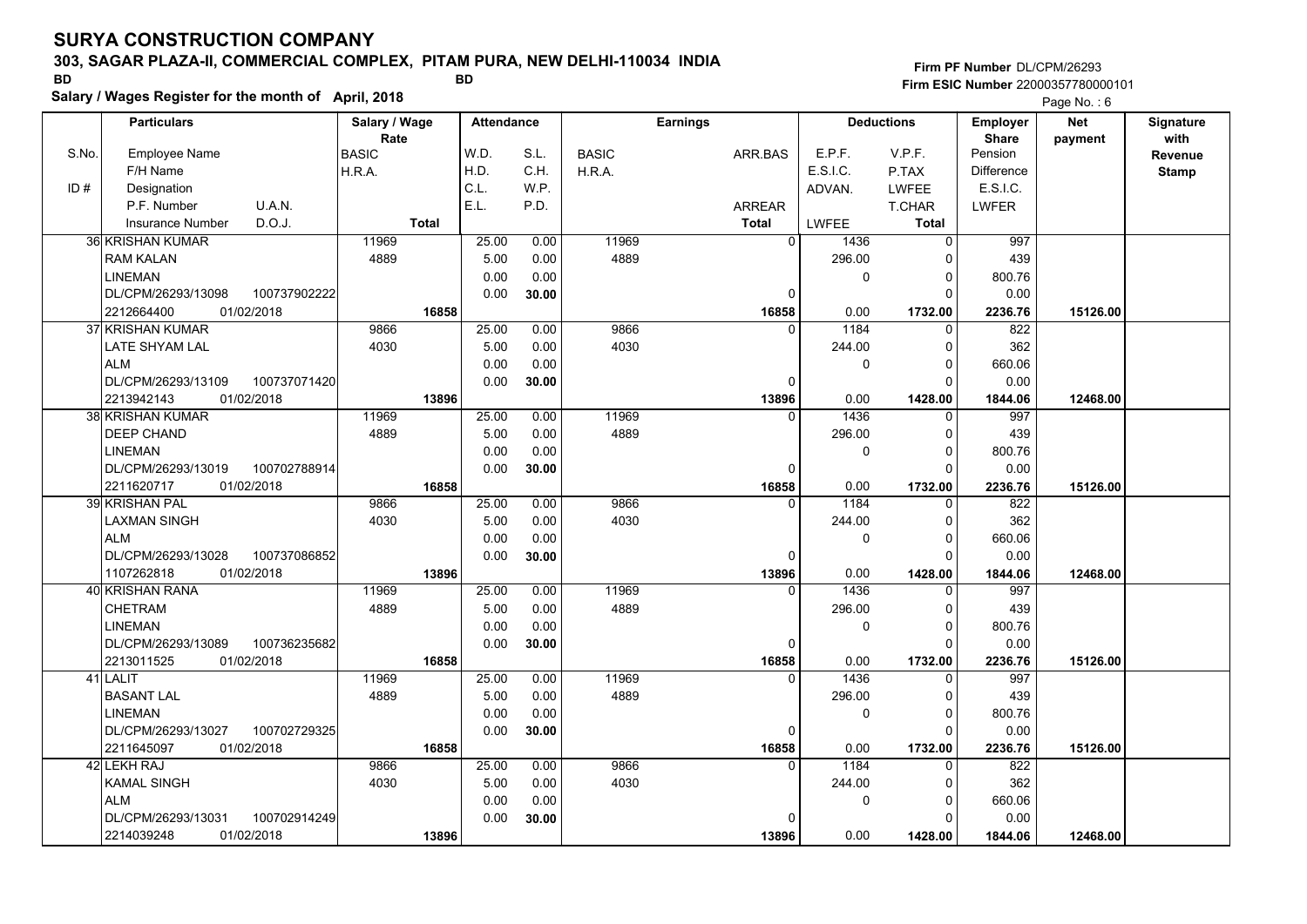## **303, SAGAR PLAZA-II, COMMERCIAL COMPLEX, PITAM PURA, NEW DELHI-110034 INDIA**

**Salary / Wages Register for the month of April, 2018 BD BD Firm PF Number**DL/CPM/26293**Firm ESIC Number** 22000357780000101

|       | <b>Particulars</b>                 | Salary / Wage        | <b>Attendance</b> |       |              | Earnings      |              | <b>Deductions</b> | <b>Employer</b>         | <b>Net</b> | Signature              |
|-------|------------------------------------|----------------------|-------------------|-------|--------------|---------------|--------------|-------------------|-------------------------|------------|------------------------|
| S.No. | Employee Name                      | Rate<br><b>BASIC</b> | W.D.              | S.L.  | <b>BASIC</b> | ARR.BAS       | E.P.F.       | V.P.F.            | <b>Share</b><br>Pension | payment    | with<br><b>Revenue</b> |
|       | F/H Name                           | H.R.A.               | H.D.              | C.H.  | H.R.A.       |               | E.S.I.C.     | P.TAX             | Difference              |            |                        |
| ID#   | Designation                        |                      | C.L.              | W.P.  |              |               |              |                   | E.S.I.C.                |            | <b>Stamp</b>           |
|       | U.A.N.<br>P.F. Number              |                      | E.L.              | P.D.  |              |               | ADVAN.       | LWFEE             |                         |            |                        |
|       |                                    |                      |                   |       |              | <b>ARREAR</b> |              | T.CHAR            | <b>LWFER</b>            |            |                        |
|       | D.O.J.<br>Insurance Number         | <b>Total</b>         |                   |       |              | <b>Total</b>  | <b>LWFEE</b> | <b>Total</b>      |                         |            |                        |
|       | 43 LOKESH KUMAR                    | 11969                | 23.00             | 0.00  | 11171        | $\Omega$      | 1341         | 0                 | 931                     |            |                        |
|       | SARDARE                            | 4889                 | 5.00              | 0.00  | 4563         |               | 276.00       | 0                 | 410                     |            |                        |
|       | <b>LINEMAN</b>                     |                      | 0.00              | 2.00  |              |               | $\mathbf{0}$ | $\Omega$          | 747.37                  |            |                        |
|       | 100703243389<br>DL/CPM/26293/12953 |                      | 0.00              | 28.00 |              | $\Omega$      |              | $\Omega$          | 0.00                    |            |                        |
|       | 2213613192<br>01/02/2018           | 16858                |                   |       |              | 15734         | 0.00         | 1617.00           | 2088.37                 | 14117.00   |                        |
|       | 44 MANBIR SINGH                    | 9866                 | 3.00              | 0.00  | 987          | $\Omega$      | 118          | 0                 | 82                      |            |                        |
|       | MOHAN LAL SINGH                    | 4030                 | 0.00              | 0.00  | 403          |               | 25.00        | 0                 | 36                      |            |                        |
|       | <b>ALM</b>                         |                      | 0.00              | 27.00 |              |               | $\Omega$     | $\mathbf 0$       | 66.03                   |            |                        |
|       | DL/CPM/26293/13103<br>100703025544 |                      | 0.00              | 3.00  |              | $\Omega$      |              | $\Omega$          | 0.00                    |            |                        |
|       | 01/02/2018<br>2213798499           | 13896                |                   |       |              | 1390          | 0.00         | 143.00            | 184.03                  | 1247.00    |                        |
|       | 45 MANI KANT JHA                   | 9866                 | 25.00             | 0.00  | 9866         | $\Omega$      | 1184         | $\mathbf 0$       | 822                     |            |                        |
|       | LAKSHMI KANT JHA                   | 4030                 | 5.00              | 0.00  | 4030         |               | 244.00       | $\Omega$          | 362                     |            |                        |
|       | <b>ALM</b>                         |                      | 0.00              | 0.00  |              |               | $\Omega$     | $\mathbf 0$       | 660.06                  |            |                        |
|       | DL/CPM/26293/13127<br>100702953022 |                      | 0.00              | 30.00 |              | $\mathbf 0$   |              | $\Omega$          | 0.00                    |            |                        |
|       | 2213654259<br>01/02/2018           | 13896                |                   |       |              | 13896         | 0.00         | 1428.00           | 1844.06                 | 12468.00   |                        |
|       | 46 MANJEET                         | 9866                 | 25.00             | 0.00  | 9866         | $\Omega$      | 1184         | $\Omega$          | 822                     |            |                        |
|       | YAMUNA PRASAD                      | 4030                 | 5.00              | 0.00  | 4030         |               | 244.00       | 0                 | 362                     |            |                        |
|       | <b>ALM</b>                         |                      | 0.00              | 0.00  |              |               | 0            | 0                 | 660.06                  |            |                        |
|       | DL/CPM/26293/13018<br>100738908746 |                      | 0.00              | 30.00 |              | $\Omega$      |              | $\Omega$          | 0.00                    |            |                        |
|       | 2016108329<br>01/02/2018           | 13896                |                   |       |              | 13896         | 0.00         | 1428.00           | 1844.06                 | 12468.00   |                        |
|       | 47 MANOJ KUMAR                     | 9866                 | 25.00             | 0.00  | 9866         | $\Omega$      | 1184         | $\Omega$          | 822                     |            |                        |
|       | LATE KARTAR SINGH                  | 4030                 | 5.00              | 0.00  | 4030         |               | 244.00       | $\Omega$          | 362                     |            |                        |
|       | <b>ALM</b>                         |                      | 0.00              | 0.00  |              |               | $\Omega$     | $\mathbf 0$       | 660.06                  |            |                        |
|       | DL/CPM/26293/13080<br>100737056285 |                      | 0.00              | 30.00 |              | $\Omega$      |              | $\Omega$          | 0.00                    |            |                        |
|       | 01/02/2018<br>2206579841           | 13896                |                   |       |              | 13896         | 0.00         | 1428.00           | 1844.06                 | 12468.00   |                        |
|       | 48 MANOJ SINGH                     | 9866                 | 25.00             | 0.00  | 9866         | $\Omega$      | 1184         | $\Omega$          | 822                     |            |                        |
|       | <b>AJYOTI SINGH</b>                | 4030                 | 5.00              | 0.00  | 4030         |               | 244.00       | 0                 | 362                     |            |                        |
|       | <b>ALM</b>                         |                      | 0.00              | 0.00  |              |               | 0            | 0                 | 660.06                  |            |                        |
|       | DL/CPM/26293/12979<br>100735793927 |                      | 0.00              | 30.00 |              | $\Omega$      |              | $\Omega$          | 0.00                    |            |                        |
|       | 2207262252<br>01/02/2018           | 13896                |                   |       |              | 13896         | 0.00         | 1428.00           | 1844.06                 | 12468.00   |                        |
|       | 49 MANOJ SINGH                     | 11969                | 25.00             | 0.00  | 11969        | $\Omega$      | 1436         | $\Omega$          | 997                     |            |                        |
|       | LATE SITA RAM SINGH                | 4889                 | 5.00              | 0.00  | 4889         |               | 296.00       | 0                 | 439                     |            |                        |
|       | <b>LINEMAN</b>                     |                      | 0.00              | 0.00  |              |               | $\Omega$     | $\mathbf 0$       | 800.76                  |            |                        |
|       | 100737071719<br>DL/CPM/26293/13118 |                      | 0.00              | 30.00 |              | $\Omega$      |              | $\Omega$          | 0.00                    |            |                        |
|       | 2207262253<br>01/02/2018           | 16858                |                   |       |              | 16858         | 0.00         | 1732.00           | 2236.76                 | 15126.00   |                        |
|       |                                    |                      |                   |       |              |               |              |                   |                         |            |                        |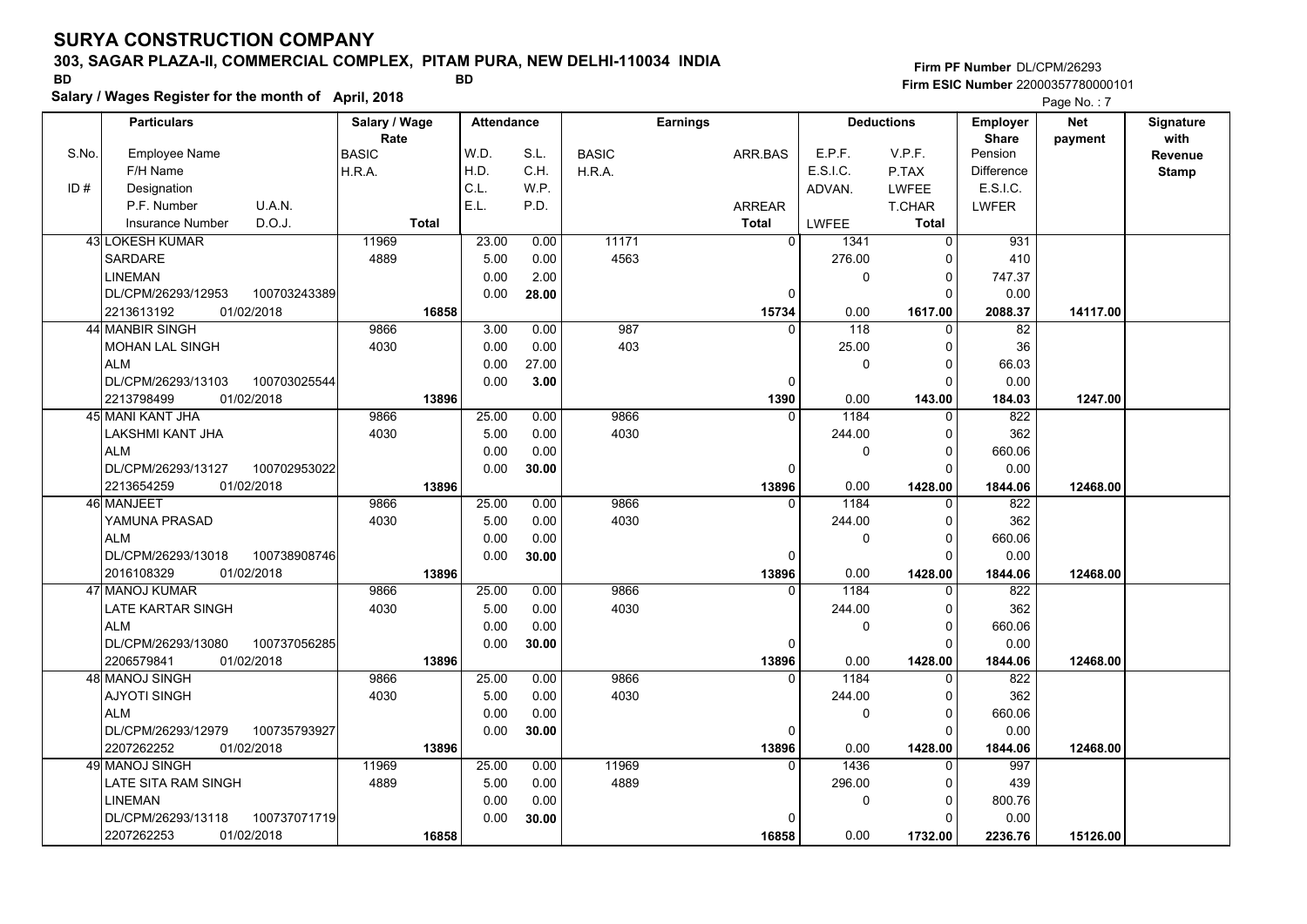## **303, SAGAR PLAZA-II, COMMERCIAL COMPLEX, PITAM PURA, NEW DELHI-110034 INDIA**

**Salary / Wages Register for the month of April, 2018 BD BD**

**Firm PF Number**DL/CPM/26293**Firm ESIC Number** 22000357780000101

|       | <b>Particulars</b>       |              | Salary / Wage<br>Rate |              | <b>Attendance</b> |       |              | <b>Earnings</b> |                |             | <b>Deductions</b> | <b>Employer</b><br><b>Share</b> | <b>Net</b><br>payment | Signature<br>with |
|-------|--------------------------|--------------|-----------------------|--------------|-------------------|-------|--------------|-----------------|----------------|-------------|-------------------|---------------------------------|-----------------------|-------------------|
| S.No. | Employee Name            |              | <b>BASIC</b>          |              | W.D.              | S.L.  | <b>BASIC</b> |                 | ARR.BAS        | E.P.F.      | V.P.F.            | Pension                         |                       | Revenue           |
|       | F/H Name                 |              | H.R.A.                |              | H.D.              | C.H.  | H.R.A.       |                 |                | E.S.I.C.    | P.TAX             | <b>Difference</b>               |                       | <b>Stamp</b>      |
| ID#   | Designation              |              |                       |              | C.L.              | W.P.  |              |                 |                | ADVAN.      | <b>LWFEE</b>      | E.S.I.C.                        |                       |                   |
|       | P.F. Number              | U.A.N.       |                       |              | E.L.              | P.D.  |              |                 | ARREAR         |             | T.CHAR            | <b>LWFER</b>                    |                       |                   |
|       | <b>Insurance Number</b>  | D.O.J.       |                       | <b>Total</b> |                   |       |              |                 | Total          | LWFEE       | Total             |                                 |                       |                   |
|       | 50 MOHAN DASS            |              | 11969                 |              | 25.00             | 0.00  | 11969        |                 | $\overline{0}$ | 1436        | $\Omega$          | 997                             |                       |                   |
|       | <b>MADAN LAL</b>         |              | 4889                  |              | 5.00              | 0.00  | 4889         |                 |                | 296.00      | $\Omega$          | 439                             |                       |                   |
|       | <b>LINEMAN</b>           |              |                       |              | 0.00              | 0.00  |              |                 |                | 0           | $\Omega$          | 800.76                          |                       |                   |
|       | DL/CPM/26293/13097       | 100737145793 |                       |              | 0.00              | 30.00 |              |                 | 0              |             | O                 | 0.00                            |                       |                   |
|       | 2211620736<br>01/02/2018 |              |                       | 16858        |                   |       |              |                 | 16858          | 0.00        | 1732.00           | 2236.76                         | 15126.00              |                   |
|       | 51 MOHAN KUMAR           |              | 9866                  |              | 25.00             | 0.00  | 9866         |                 | $\mathbf{0}$   | 1184        | $\mathbf{0}$      | 822                             |                       |                   |
|       | LATE RAM SOGRATH         |              | 4030                  |              | 5.00              | 0.00  | 4030         |                 |                | 244.00      | $\Omega$          | 362                             |                       |                   |
|       | <b>ALM</b>               |              |                       |              | 0.00              | 0.00  |              |                 |                | 0           | $\Omega$          | 660.06                          |                       |                   |
|       | DL/CPM/26293/12994       | 100737066036 |                       |              | 0.00              | 30.00 |              |                 | $\Omega$       |             | $\Omega$          | 0.00                            |                       |                   |
|       | 2212257220<br>01/02/2018 |              |                       | 13896        |                   |       |              |                 | 13896          | 0.00        | 1428.00           | 1844.06                         | 12468.00              |                   |
|       | 52 MOHINDER KUMAR        |              | 11969                 |              | 22.00             | 0.00  | 10772        |                 |                | 1293        | $\Omega$          | 897                             |                       |                   |
|       | <b>SHIV NATH</b>         |              | 4889                  |              | 5.00              | 0.00  | 4400         |                 |                | 266.00      | $\Omega$          | 396                             |                       |                   |
|       | <b>LINEMAN</b>           |              |                       |              | 0.00              | 3.00  |              |                 |                | 0           | $\Omega$          | 720.67                          |                       |                   |
|       | DL/CPM/26293/12961       | 100998248440 |                       |              | 0.00              | 27.00 |              |                 | $\Omega$       |             | $\Omega$          | 0.00                            |                       |                   |
|       | 2016123697<br>01/02/2018 |              |                       | 16858        |                   |       |              |                 | 15172          | 0.00        | 1559.00           | 2013.67                         | 13613.00              |                   |
|       | 53 MOMRAJ SINGH          |              | 11969                 |              | 25.00             | 0.00  | 11969        |                 | $\mathbf{0}$   | 1436        | $\Omega$          | 997                             |                       |                   |
|       | <b>GANGOLA SINGH</b>     |              | 4889                  |              | 5.00              | 0.00  | 4889         |                 |                | 296.00      | 0                 | 439                             |                       |                   |
|       | <b>LINEMAN</b>           |              |                       |              | 0.00              | 0.00  |              |                 |                | $\mathbf 0$ | $\Omega$          | 800.76                          |                       |                   |
|       | DL/CPM/26293/            | 100457717479 |                       |              | 0.00              | 30.00 |              |                 | 0              |             | $\Omega$          | 0.00                            |                       |                   |
|       | 2012818898<br>05/02/2018 |              |                       | 16858        |                   |       |              |                 | 16858          | 0.00        | 1732.00           | 2236.76                         | 15126.00              |                   |
|       | 54 MUKESH KUMAR          |              | 11969                 |              | 25.00             | 0.00  | 11969        |                 | 0              | 1436        | $\Omega$          | 997                             |                       |                   |
|       | <b>JAMNA DASS</b>        |              | 4889                  |              | 5.00              | 0.00  | 4889         |                 |                | 296.00      | $\Omega$          | 439                             |                       |                   |
|       | <b>LINEMAN</b>           |              |                       |              | 0.00              | 0.00  |              |                 |                | 0           | $\mathbf 0$       | 800.76                          |                       |                   |
|       | DL/CPM/26293/13122       | 100917995670 |                       |              | 0.00              | 30.00 |              |                 | 0              |             | $\Omega$          | 0.00                            |                       |                   |
|       | 01/02/2018<br>2213773553 |              |                       | 16858        |                   |       |              |                 | 16858          | 0.00        | 1732.00           | 2236.76                         | 15126.00              |                   |
|       | 55 MUNNA KUMAR SHAH      |              | 11969                 |              | 25.00             | 0.00  | 11969        |                 |                | 1436        | $\Omega$          | 997                             |                       |                   |
|       | <b>LAL MANOHAR SHAH</b>  |              | 4889                  |              | 5.00              | 0.00  | 4889         |                 |                | 296.00      | $\Omega$          | 439                             |                       |                   |
|       | <b>LINEMAN</b>           |              |                       |              | 0.00              | 0.00  |              |                 |                | $\mathbf 0$ | $\Omega$          | 800.76                          |                       |                   |
|       | DL/CPM/26293/13086       | 100702954366 |                       |              | 0.00              | 30.00 |              |                 | 0              |             | $\Omega$          | 0.00                            |                       |                   |
|       | 01/02/2018<br>2207266043 |              |                       | 16858        |                   |       |              |                 | 16858          | 0.00        | 1732.00           | 2236.76                         | 15126.00              |                   |
|       | 56 MURALI MANOHAR        |              | 9866                  |              | 25.00             | 0.00  | 9866         |                 | $\Omega$       | 1184        | $\Omega$          | 822                             |                       |                   |
|       | <b>JAGAN NATH</b>        |              | 4030                  |              | 5.00              | 0.00  | 4030         |                 |                | 244.00      | 0                 | 362                             |                       |                   |
|       | <b>ALM</b>               |              |                       |              | 0.00              | 0.00  |              |                 |                | 0           | $\Omega$          | 660.06                          |                       |                   |
|       | DL/CPM/26293/13028       | 100736694104 |                       |              | 0.00              | 30.00 |              |                 | 0              |             | O                 | 0.00                            |                       |                   |
|       | 2213613235<br>01/02/2018 |              |                       | 13896        |                   |       |              |                 | 13896          | 0.00        | 1428.00           | 1844.06                         | 12468.00              |                   |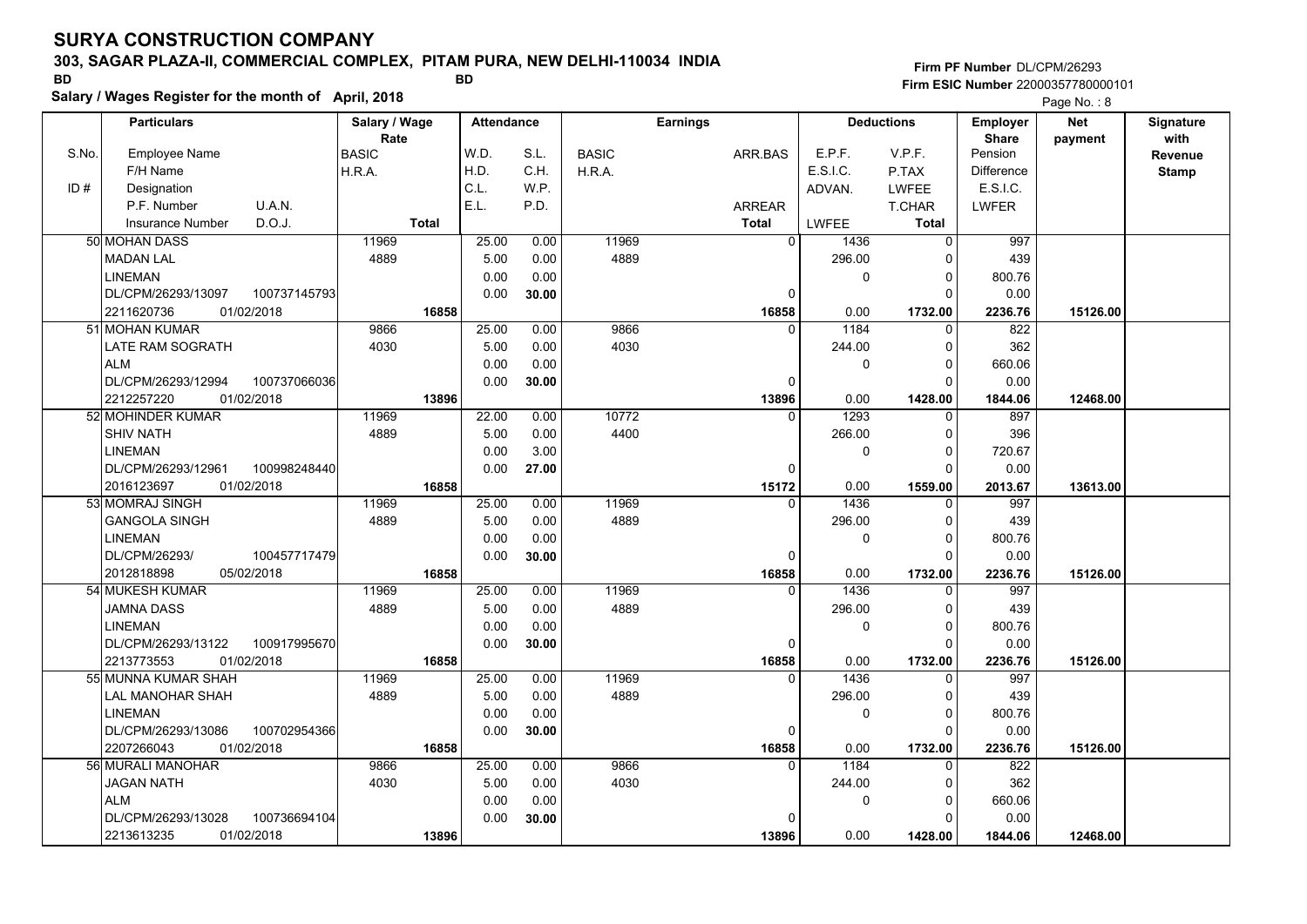## **303, SAGAR PLAZA-II, COMMERCIAL COMPLEX, PITAM PURA, NEW DELHI-110034 INDIA**

**Salary / Wages Register for the month of April, 2018 BD BD Firm PF Number**DL/CPM/26293**Firm ESIC Number** 22000357780000101

|       | <b>Particulars</b>                 | Salary / Wage        | <b>Attendance</b> |       |              | <b>Earnings</b> |              | <b>Deductions</b> | <b>Employer</b>         | <b>Net</b> | Signature       |
|-------|------------------------------------|----------------------|-------------------|-------|--------------|-----------------|--------------|-------------------|-------------------------|------------|-----------------|
| S.No. | Employee Name                      | Rate<br><b>BASIC</b> | W.D.              | S.L.  | <b>BASIC</b> | ARR.BAS         | E.P.F.       | V.P.F.            | <b>Share</b><br>Pension | payment    | with<br>Revenue |
|       | F/H Name                           | H.R.A.               | H.D.              | C.H.  | H.R.A.       |                 | E.S.I.C.     | P.TAX             | <b>Difference</b>       |            | <b>Stamp</b>    |
| ID#   | Designation                        |                      | C.L.              | W.P.  |              |                 | ADVAN.       | <b>LWFEE</b>      | E.S.I.C.                |            |                 |
|       | P.F. Number<br>U.A.N.              |                      | E.L.              | PD.   |              | ARREAR          |              |                   | <b>LWFER</b>            |            |                 |
|       | D.O.J.                             | <b>Total</b>         |                   |       |              | <b>Total</b>    |              | T.CHAR            |                         |            |                 |
|       | Insurance Number                   |                      |                   |       |              |                 | <b>LWFEE</b> | Total             |                         |            |                 |
|       | 57 MURARI JHA                      | 11969                | 23.00             | 0.00  | 11171        | $\mathbf 0$     | 1341         | 0                 | 931                     |            |                 |
|       | SURYA NARAIN JHA                   | 4889                 | 5.00              | 0.00  | 4563         |                 | 276.00       | $\mathbf 0$       | 410                     |            |                 |
|       | <b>LINEMAN</b>                     |                      | 0.00              | 2.00  |              |                 | 0            | $\mathbf 0$       | 747.37                  |            |                 |
|       | 100738661915<br>DL/CPM/26293/12959 |                      | 0.00              | 28.00 |              | 0               |              | $\mathbf 0$       | 0.00                    |            |                 |
|       | 1106533456<br>01/02/2018           | 16858                |                   |       |              | 15734           | 0.00         | 1617.00           | 2088.37                 | 14117.00   |                 |
|       | 58 NARENDER                        | 11969                | 25.00             | 0.00  | 11969        | $\Omega$        | 1436         | 0                 | 997                     |            |                 |
|       | LATE OM PRAKASH                    | 4889                 | 5.00              | 0.00  | 4889         |                 | 296.00       | $\mathbf 0$       | 439                     |            |                 |
|       | <b>LINEMAN</b>                     |                      | 0.00              | 0.00  |              |                 | 0            | $\mathbf 0$       | 800.76                  |            |                 |
|       | DL/CPM/26293/13099<br>100737063030 |                      | 0.00              | 30.00 |              | $\Omega$        |              | $\Omega$          | 0.00                    |            |                 |
|       | 2213623392<br>01/02/2018           | 16858                |                   |       |              | 16858           | 0.00         | 1732.00           | 2236.76                 | 15126.00   |                 |
|       | 59 NARENDER                        | 11969                | 25.00             | 0.00  | 11969        | $\Omega$        | 1436         | 0                 | 997                     |            |                 |
|       | <b>RAMKANWAR</b>                   | 4889                 | 5.00              | 0.00  | 4889         |                 | 296.00       | $\mathbf 0$       | 439                     |            |                 |
|       | <b>LINEMAN</b>                     |                      | 0.00              | 0.00  |              |                 | $\mathbf 0$  | $\mathbf 0$       | 800.76                  |            |                 |
|       | DL/CPM/26293/13101<br>100703195177 |                      | 0.00              | 30.00 |              | 0               |              | $\mathbf 0$       | 0.00                    |            |                 |
|       | 2213613507<br>01/02/2018           | 16858                |                   |       |              | 16858           | 0.00         | 1732.00           | 2236.76                 | 15126.00   |                 |
|       | 60 NARESH                          | 9866                 | 25.00             | 0.00  | 9866         | $\Omega$        | 1184         | $\mathbf 0$       | 822                     |            |                 |
|       | <b>OM PRAKASH</b>                  | 4030                 | 5.00              | 0.00  | 4030         |                 | 244.00       | $\mathbf 0$       | 362                     |            |                 |
|       | <b>ALM</b>                         |                      | 0.00              | 0.00  |              |                 | $\mathbf 0$  | $\mathbf 0$       | 660.06                  |            |                 |
|       | DL/CPM/26293/13113<br>100922852235 |                      | 0.00              | 30.00 |              | $\mathbf{0}$    |              | $\Omega$          | 0.00                    |            |                 |
|       | 2016187556<br>01/02/2018           | 13896                |                   |       |              | 13896           | 0.00         | 1428.00           | 1844.06                 | 12468.00   |                 |
|       | 61 NARESH                          | 9866                 | 25.00             | 0.00  | 9866         | $\Omega$        | 1184         | $\Omega$          | 822                     |            |                 |
|       | <b>ISHWAR SINGH</b>                | 4030                 | 5.00              | 0.00  | 4030         |                 | 244.00       | $\Omega$          | 362                     |            |                 |
|       | <b>ALM</b>                         |                      | 0.00              | 0.00  |              |                 | $\mathbf 0$  | $\mathbf 0$       | 660.06                  |            |                 |
|       | DL/CPM/26293/13037<br>100917699480 |                      | 0.00              | 30.00 |              | $\mathbf 0$     |              | $\Omega$          | 0.00                    |            |                 |
|       | 01/02/2018<br>2016179194           | 13896                |                   |       |              | 13896           | 0.00         | 1428.00           | 1844.06                 | 12468.00   |                 |
|       | 62 NARESH KUMAR                    | 9866                 | 25.00             | 0.00  | 9866         | $\Omega$        | 1184         | $\mathbf 0$       | 822                     |            |                 |
|       | LATE PRAHLAD                       | 4030                 | 5.00              | 0.00  | 4030         |                 | 244.00       | 0                 | 362                     |            |                 |
|       | <b>ALM</b>                         |                      | 0.00              | 0.00  |              |                 | $\mathbf 0$  | $\mathbf 0$       | 660.06                  |            |                 |
|       | 100702962048<br>DL/CPM/26293/13126 |                      | 0.00              | 30.00 |              | $\Omega$        |              | $\Omega$          | 0.00                    |            |                 |
|       | 01/02/2018<br>1110045411           | 13896                |                   |       |              | 13896           | 0.00         | 1428.00           | 1844.06                 | 12468.00   |                 |
|       | 63 NAROTTAM KUMAR SHARMA           | 11969                | 25.00             | 0.00  | 11969        | $\Omega$        | 1436         | 0                 | 997                     |            |                 |
|       | <b>BAJRANG LAL SHARMA</b>          | 4889                 | 5.00              | 0.00  | 4889         |                 | 296.00       | $\mathbf 0$       | 439                     |            |                 |
|       | <b>LINEMAN</b>                     |                      | 0.00              | 0.00  |              |                 | $\mathbf 0$  | $\mathbf 0$       | 800.76                  |            |                 |
|       | 100735997798<br>DL/CPM/26293/13021 |                      | 0.00              | 30.00 |              | 0               |              | $\Omega$          | 0.00                    |            |                 |
|       | 2213613399<br>01/02/2018           | 16858                |                   |       |              | 16858           | 0.00         | 1732.00           | 2236.76                 | 15126.00   |                 |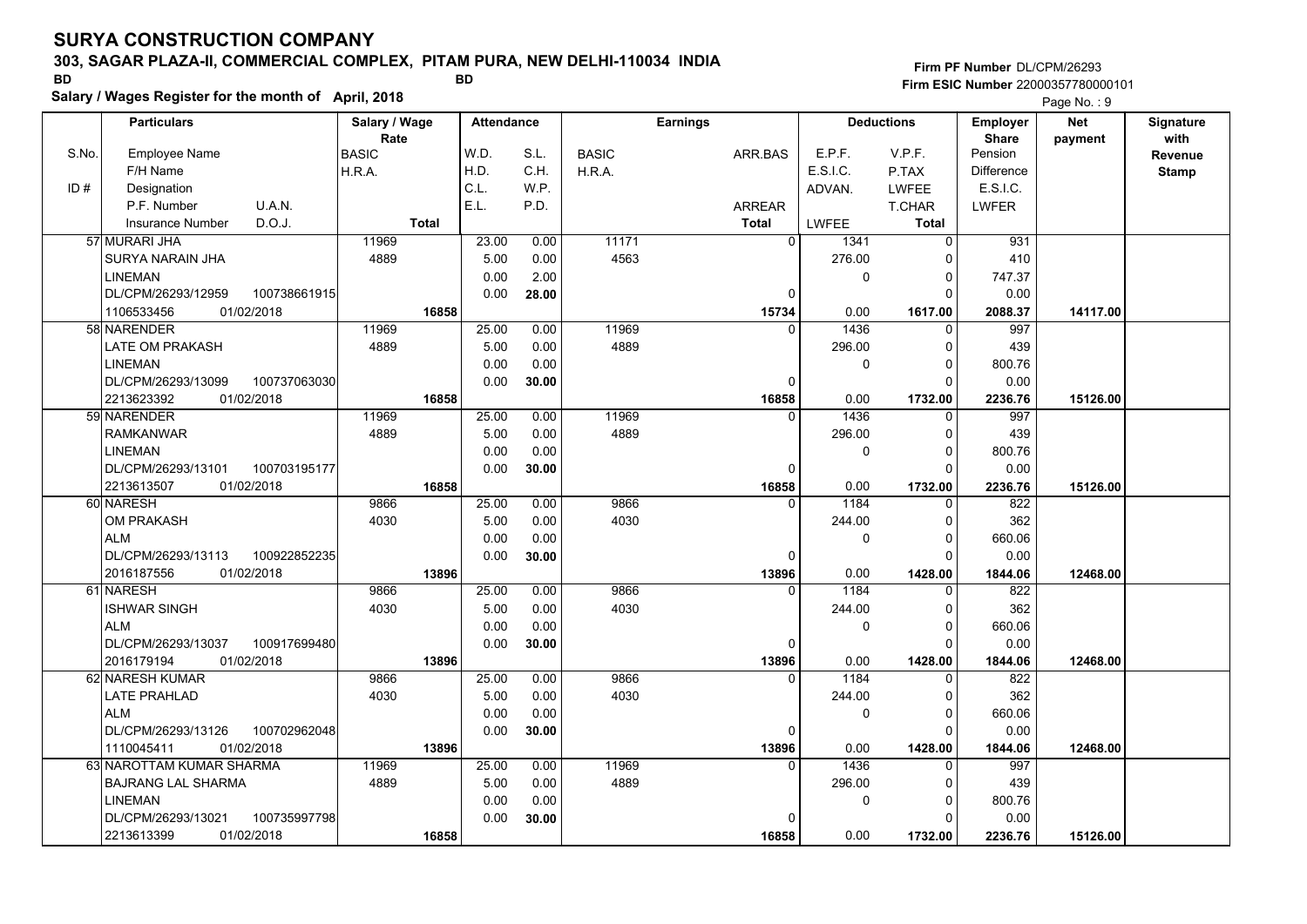## **303, SAGAR PLAZA-II, COMMERCIAL COMPLEX, PITAM PURA, NEW DELHI-110034 INDIA**

**Salary / Wages Register for the month of April, 2018 BD BD Firm PF Number**DL/CPM/26293**Firm ESIC Number** 22000357780000101

|       | <b>Particulars</b>                 | Salary / Wage        | <b>Attendance</b> |       |              | <b>Earnings</b> |                        | <b>Deductions</b> | <b>Employer</b>         | <b>Net</b> | Signature       |
|-------|------------------------------------|----------------------|-------------------|-------|--------------|-----------------|------------------------|-------------------|-------------------------|------------|-----------------|
| S.No. | Employee Name                      | Rate<br><b>BASIC</b> | W.D.              | S.L.  | <b>BASIC</b> | ARR.BAS         | E.P.F.                 | V.P.F.            | <b>Share</b><br>Pension | payment    | with<br>Revenue |
|       | F/H Name                           | H.R.A.               | H.D.              | C.H.  | H.R.A.       |                 | E.S.I.C.               | P.TAX             | <b>Difference</b>       |            | <b>Stamp</b>    |
| ID#   | Designation                        |                      | C.L.              | W.P.  |              |                 | ADVAN.                 | <b>LWFEE</b>      | E.S.I.C.                |            |                 |
|       | U.A.N.<br>P.F. Number              |                      | E.L.              | P.D.  |              | <b>ARREAR</b>   |                        | T.CHAR            | <b>LWFER</b>            |            |                 |
|       | D.O.J.<br><b>Insurance Number</b>  | <b>Total</b>         |                   |       |              | <b>Total</b>    | LWFEE                  | Total             |                         |            |                 |
|       | 64 OM KANWAR                       | 11969                | 25.00             | 0.00  | 11969        |                 | $\overline{0}$<br>1436 | $\Omega$          | 997                     |            |                 |
|       | LATE SURENDER KUMAR                | 4889                 | 5.00              | 0.00  | 4889         |                 | 296.00                 | 0                 | 439                     |            |                 |
|       | <b>FOREMAN</b>                     |                      | 0.00              | 0.00  |              |                 | 0                      | $\Omega$          | 800.76                  |            |                 |
|       | DL/CPM/26293/13083<br>100702964201 |                      | 0.00              | 30.00 |              |                 | 0                      | ŋ                 | 0.00                    |            |                 |
|       | 2211620762<br>01/02/2018           | 16858                |                   |       |              | 16858           | 0.00                   | 1732.00           | 2236.76                 | 15126.00   |                 |
|       | 65 PANKAJ KUMAR CHAUDHARY          | 9866                 | 25.00             | 0.00  | 9866         |                 | 1184<br>$\Omega$       | $\Omega$          | 822                     |            |                 |
|       | LATE RAMISHWAR CAHUDHARI           | 4030                 | 5.00              | 0.00  | 4030         |                 | 244.00                 | $\Omega$          | 362                     |            |                 |
|       | <b>ALM</b>                         |                      | 0.00              | 0.00  |              |                 | 0                      | O                 | 660.06                  |            |                 |
|       | DL/CPM/26293/13036<br>100888739386 |                      | 0.00              | 30.00 |              |                 | $\Omega$               |                   | 0.00                    |            |                 |
|       | 01/02/2018<br>2211754347           | 13896                |                   |       |              | 13896           | 0.00                   | 1428.00           | 1844.06                 | 12468.00   |                 |
|       | 66 PARMOD KUMAR                    | 9866                 | 25.00             | 0.00  | 9866         |                 | 1184<br>0              | $\Omega$          | $\overline{822}$        |            |                 |
|       | <b>DILBAG SINGH</b>                | 4030                 | 5.00              | 0.00  | 4030         |                 | 244.00                 | $\Omega$          | 362                     |            |                 |
|       | <b>ALM</b>                         |                      | 0.00              | 0.00  |              |                 | 0                      | $\Omega$          | 660.06                  |            |                 |
|       | DL/CPM/26293/13128<br>100736374254 |                      | 0.00              | 30.00 |              |                 | $\Omega$               | $\Omega$          | 0.00                    |            |                 |
|       | 2213613161<br>01/02/2018           | 13896                |                   |       |              | 13896           | 0.00                   | 1428.00           | 1844.06                 | 12468.00   |                 |
|       | 67 PAWAN KUMAR                     | 9866                 | 25.00             | 0.00  | 9866         |                 | 1184<br>$\Omega$       | $\Omega$          | 822                     |            |                 |
|       | <b>SAT NARAYAN</b>                 | 4030                 | 5.00              | 0.00  | 4030         |                 | 244.00                 | $\Omega$          | 362                     |            |                 |
|       | <b>ALM</b>                         |                      | 0.00              | 0.00  |              |                 | 0                      | $\Omega$          | 660.06                  |            |                 |
|       | DL/CPM/26293/13106<br>100738243292 |                      | 0.00              | 30.00 |              |                 | 0                      | $\Omega$          | 0.00                    |            |                 |
|       | 2212357329<br>01/02/2018           | 13896                |                   |       |              | 13896           | 0.00                   | 1428.00           | 1844.06                 | 12468.00   |                 |
|       | 68 PRAMOD                          | 11969                | 25.00             | 0.00  | 11969        |                 | 1436<br>$\Omega$       | $\Omega$          | 997                     |            |                 |
|       | DAYASHANKAR                        | 4889                 | 5.00              | 0.00  | 4889         |                 | 296.00                 | $\Omega$          | 439                     |            |                 |
|       | LINEMAN                            |                      | 0.00              | 0.00  |              |                 | 0                      | 0                 | 800.76                  |            |                 |
|       | DL/CPM/26293/13092<br>100702787828 |                      | 0.00              | 30.00 |              |                 | 0                      | $\Omega$          | 0.00                    |            |                 |
|       | 01/02/2018<br>2206578134           | 16858                |                   |       |              | 16858           | 0.00                   | 1732.00           | 2236.76                 | 15126.00   |                 |
|       | 69 PRITAM SINGH                    | 9866                 | 25.00             | 0.00  | 9866         |                 | 1184<br>$\Omega$       | $\Omega$          | 822                     |            |                 |
|       | PREM SINGH                         | 4030                 | 5.00              | 0.00  | 4030         |                 | 244.00                 | $\Omega$          | 362                     |            |                 |
|       | <b>ALM</b>                         |                      | 0.00              | 0.00  |              |                 | 0                      | $\Omega$          | 660.06                  |            |                 |
|       | DL/CPM/26293/13110<br>100737736814 |                      | 0.00              | 30.00 |              |                 | 0                      | C                 | 0.00                    |            |                 |
|       | 01/02/2018<br>2213613240           | 13896                |                   |       |              | 13896           | 0.00                   | 1428.00           | 1844.06                 | 12468.00   |                 |
|       | 70 PYARE LAL                       | 11969                | 25.00             | 0.00  | 11969        |                 | 1436<br>0              | $\Omega$          | 997                     |            |                 |
|       | <b>MURARI LAL</b>                  | 4889                 | 5.00              | 0.00  | 4889         |                 | 296.00                 | $\Omega$          | 439                     |            |                 |
|       | <b>LINEMAN</b>                     |                      | 0.00              | 0.00  |              |                 | 0                      | $\Omega$          | 800.76                  |            |                 |
|       | DL/CPM/26293/13084<br>100703045736 |                      | 0.00              | 30.00 |              |                 | O                      | $\Omega$          | 0.00                    |            |                 |
|       | 2213832720<br>01/02/2018           | 16858                |                   |       |              | 16858           | 0.00                   | 1732.00           | 2236.76                 | 15126.00   |                 |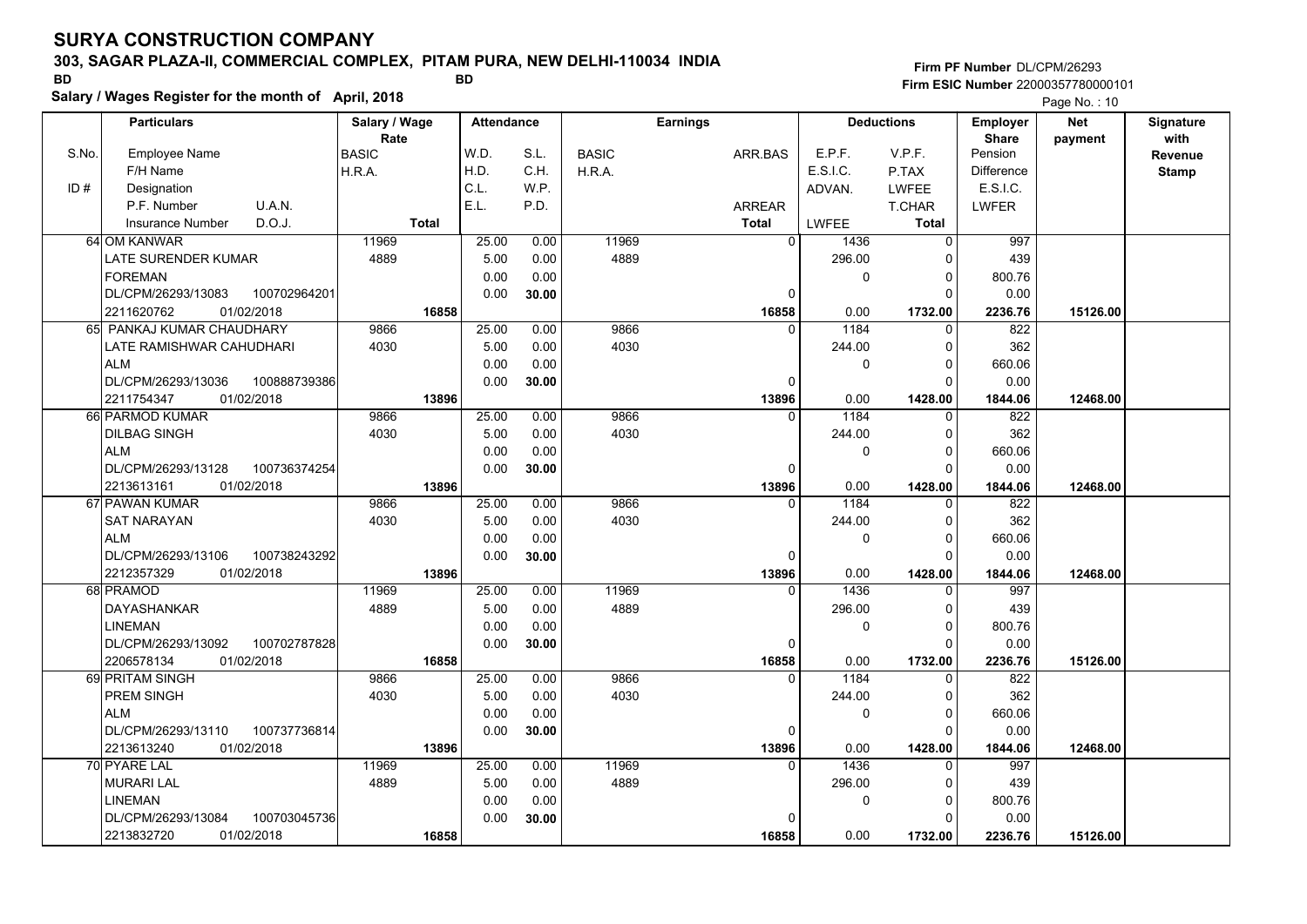## **303, SAGAR PLAZA-II, COMMERCIAL COMPLEX, PITAM PURA, NEW DELHI-110034 INDIA**

**Salary / Wages Register for the month of April, 2018 BD BD**

## **Firm PF Number**DL/CPM/26293**Firm ESIC Number** 22000357780000101

|       | <b>Particulars</b>                 | Salary / Wage<br>Rate | <b>Attendance</b> |       |              | <b>Earnings</b> |                        | <b>Deductions</b> | Employer<br><b>Share</b> | <b>Net</b> | Signature<br>with |
|-------|------------------------------------|-----------------------|-------------------|-------|--------------|-----------------|------------------------|-------------------|--------------------------|------------|-------------------|
| S.No. | Employee Name                      | <b>BASIC</b>          | W.D.              | S.L.  | <b>BASIC</b> | ARR BAS         | E.P.F.                 | V.P.F.            | Pension                  | payment    | Revenue           |
|       | F/H Name                           | H.R.A.                | H.D.              | C.H.  | H.R.A.       |                 | E.S.I.C.               | P.TAX             | Difference               |            | <b>Stamp</b>      |
| ID#   | Designation                        |                       | C.L.              | W.P.  |              |                 | ADVAN.                 | <b>LWFEE</b>      | E.S.I.C.                 |            |                   |
|       | U.A.N.<br>P.F. Number              |                       | E.L.              | P.D.  |              | <b>ARREAR</b>   |                        | T.CHAR            | <b>LWFER</b>             |            |                   |
|       | D.O.J.<br><b>Insurance Number</b>  | <b>Total</b>          |                   |       |              | Total           | <b>LWFEE</b>           | <b>Total</b>      |                          |            |                   |
|       | 71 PYARE LAL                       | 11969                 | 25.00             | 0.00  | 11969        |                 | $\overline{0}$<br>1436 | $\mathbf 0$       | 997                      |            |                   |
|       | LATE UJAGAR LAL                    | 4889                  | 5.00              | 0.00  | 4889         |                 | 296.00                 | $\Omega$          | 439                      |            |                   |
|       | <b>FOREMAN</b>                     |                       | 0.00              | 0.00  |              |                 | 0                      | $\Omega$          | 800.76                   |            |                   |
|       | 100702964388<br>DL/CPM/26293/13116 |                       | 0.00              | 30.00 |              |                 | 0                      | $\Omega$          | 0.00                     |            |                   |
|       | 2212969874<br>01/02/2018           | 16858                 |                   |       |              | 16858           | 0.00                   | 1732.00           | 2236.76                  | 15126.00   |                   |
|       | 72 RAFFIK                          | 11969                 | 25.00             | 0.00  | 11969        |                 | 1436<br>$\Omega$       | $\Omega$          | 997                      |            |                   |
|       | <b>ROSHAN</b>                      | 4889                  | 5.00              | 0.00  | 4889         |                 | 296.00                 | $\Omega$          | 439                      |            |                   |
|       | <b>LINEMAN</b>                     |                       | 0.00              | 0.00  |              |                 | 0                      | $\Omega$          | 800.76                   |            |                   |
|       | DL/CPM/26293/13093<br>100703217785 |                       | 0.00              | 30.00 |              |                 | 0                      | $\Omega$          | 0.00                     |            |                   |
|       | 01/02/2018<br>2213737935           | 16858                 |                   |       |              | 16858           | 0.00                   | 1732.00           | 2236.76                  | 15126.00   |                   |
|       | 73 RAHUL                           | 9866                  | 25.00             | 0.00  | 9866         |                 | 1184<br>$\Omega$       | $\mathbf 0$       | 822                      |            |                   |
|       | <b>OMNARAYAN</b>                   | 4030                  | 5.00              | 0.00  | 4030         |                 | 244.00                 | $\Omega$          | 362                      |            |                   |
|       | <b>ALM</b>                         |                       | 0.00              | 0.00  |              |                 | 0                      | $\Omega$          | 660.06                   |            |                   |
|       | DL/CPM/26293/13111<br>100922838744 |                       | 0.00              | 30.00 |              |                 | $\Omega$               | $\Omega$          | 0.00                     |            |                   |
|       | 01/02/2018<br>2016178306           | 13896                 |                   |       |              | 13896           | 0.00                   | 1428.00           | 1844.06                  | 12468.00   |                   |
|       | 74 RAJ KUMAR                       | 11969                 | 25.00             | 0.00  | 11969        |                 | $\Omega$<br>1436       | 0                 | 997                      |            |                   |
|       | LATE ROSHAN LAL                    | 4889                  | 5.00              | 0.00  | 4889         |                 | 296.00                 | 0                 | 439                      |            |                   |
|       | <b>LINEMAN</b>                     |                       | 0.00              | 0.00  |              |                 | 0                      | $\Omega$          | 800.76                   |            |                   |
|       | DL/CPM/26293/13119<br>100737067217 |                       | 0.00              | 30.00 |              |                 | $\Omega$               | $\Omega$          | 0.00                     |            |                   |
|       | 2213613329<br>01/02/2018           | 16858                 |                   |       |              | 16858           | 0.00                   | 1732.00           | 2236.76                  | 15126.00   |                   |
|       | 75 RAJ PAL                         | 9866                  | 25.00             | 0.00  | 9866         |                 | 1184<br>$\Omega$       | 0                 | 822                      |            |                   |
|       | <b>DEEP CHAND</b>                  | 4030                  | 5.00              | 0.00  | 4030         |                 | 244.00                 | $\Omega$          | 362                      |            |                   |
|       | <b>ALM</b>                         |                       | 0.00              | 0.00  |              |                 | 0                      | $\Omega$          | 660.06                   |            |                   |
|       | 100736315198<br>DL/CPM/26293/13104 |                       | 0.00              | 30.00 |              |                 | 0                      | $\Omega$          | 0.00                     |            |                   |
|       | 01/02/2018<br>2213613207           | 13896                 |                   |       |              | 13896           | 0.00                   | 1428.00           | 1844.06                  | 12468.00   |                   |
|       | 76 RAJBEER                         | 9866                  | 25.00             | 0.00  | 9866         |                 | 1184<br>$\Omega$       | $\Omega$          | 822                      |            |                   |
|       | <b>NATHU RAM</b>                   | 4030                  | 5.00              | 0.00  | 4030         |                 | 244.00                 | $\Omega$          | 362                      |            |                   |
|       | <b>ALM</b>                         |                       | 0.00              | 0.00  |              |                 | 0                      | $\Omega$          | 660.06                   |            |                   |
|       | 101178216577<br>DL/CPM/26293/13186 |                       | 0.00              | 30.00 |              |                 | 0                      | $\Omega$          | 0.00                     |            |                   |
|       | 2016737965<br>01/02/2018           | 13896                 |                   |       |              | 13896           | 0.00                   | 1428.00           | 1844.06                  | 12468.00   |                   |
|       | 77 RAJENDER                        | 11969                 | 25.00             | 0.00  | 11969        |                 | 1436<br>$\Omega$       | $\Omega$          | 997                      |            |                   |
|       | <b>ISHWAR SINGH</b>                | 4889                  | 5.00              | 0.00  | 4889         |                 | 296.00                 | 0                 | 439                      |            |                   |
|       | <b>LINEMAN</b>                     |                       | 0.00              | 0.00  |              |                 | 0                      | $\Omega$          | 800.76                   |            |                   |
|       | DL/CPM/26293/13223<br>100702873977 |                       | 0.00              | 30.00 |              |                 | $\Omega$               | $\Omega$          | 0.00                     |            |                   |
|       | 2213623431<br>01/02/2018           | 16858                 |                   |       |              | 16858           | 0.00                   | 1732.00           | 2236.76                  | 15126.00   |                   |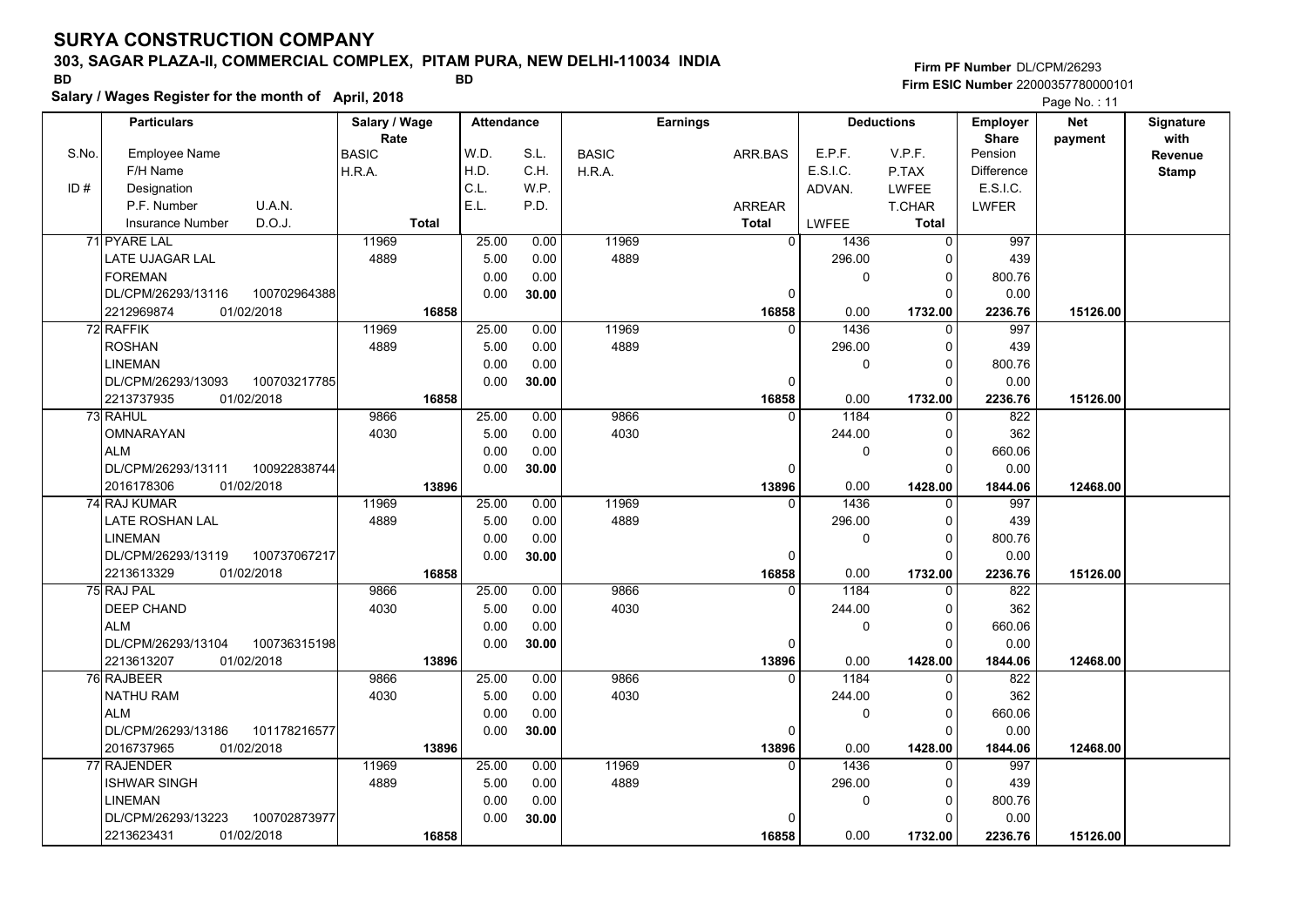## **303, SAGAR PLAZA-II, COMMERCIAL COMPLEX, PITAM PURA, NEW DELHI-110034 INDIA**

**Salary / Wages Register for the month of April, 2018 BD BD Firm PF Number**DL/CPM/26293**Firm ESIC Number** 22000357780000101

|       | Salary / Wages Register for the month of April, 2018 |               |                   |       |              |                 |             | Page No.: 12      |                 |            |                  |
|-------|------------------------------------------------------|---------------|-------------------|-------|--------------|-----------------|-------------|-------------------|-----------------|------------|------------------|
|       | <b>Particulars</b>                                   | Salary / Wage | <b>Attendance</b> |       |              | <b>Earnings</b> |             | <b>Deductions</b> | <b>Employer</b> | <b>Net</b> | <b>Signature</b> |
|       |                                                      | Rate          |                   |       |              |                 |             |                   | <b>Share</b>    | payment    | with             |
| S.No. | <b>Employee Name</b>                                 | <b>BASIC</b>  | W.D.              | S.L.  | <b>BASIC</b> | ARR.BAS         | E.P.F.      | V.P.F.            | Pension         |            | Revenue          |
|       | F/H Name                                             | H.R.A.        | H.D.              | C.H.  | H.R.A.       |                 | E.S.I.C.    | P.TAX             | Difference      |            | Stamp            |
| ID#   | Designation                                          |               | C.L.              | W.P.  |              |                 | ADVAN.      | <b>LWFEE</b>      | E.S.I.C.        |            |                  |
|       | U.A.N.<br>P.F. Number                                |               | E.L.              | P.D.  |              | ARREAR          |             | T.CHAR            | LWFER           |            |                  |
|       | D.O.J.<br>Insurance Number                           | <b>Total</b>  |                   |       |              | <b>Total</b>    | LWFEE       | <b>Total</b>      |                 |            |                  |
|       | 78 RAJPAL                                            | 11969         | 25.00             | 0.00  | 11969        | $\mathbf 0$     | 1436        | $\Omega$          | 997             |            |                  |
|       | <b>LATE DEVI DAS</b>                                 | 4889          | 5.00              | 0.00  | 4889         |                 | 296.00      |                   | 439             |            |                  |
|       | LINEMAN                                              |               | 0.00              | 0.00  |              |                 | 0           | <sup>0</sup>      | 800.76          |            |                  |
|       | DL/CPM/26293/13100<br>100888672662                   |               | 0.00              | 30.00 |              | $\mathbf 0$     |             |                   | 0.00            |            |                  |
|       | 01/02/2018<br>2016120607                             | 16858         |                   |       |              | 16858           | 0.00        | 1732.00           | 2236.76         | 15126.00   |                  |
|       | 79 RAJPAL                                            | 9866          | 25.00             | 0.00  | 9866         | $\Omega$        | 1184        |                   | 822             |            |                  |
|       | <b>RAM KISHAN</b>                                    | 4030          | 5.00              | 0.00  | 4030         |                 | 244.00      | ŋ                 | 362             |            |                  |
|       | <b>ALM</b>                                           |               | 0.00              | 0.00  |              |                 | 0           |                   | 660.06          |            |                  |
|       | DL/CPM/26293/13108<br>100737904416                   |               | 0.00              | 30.00 |              | $\mathbf 0$     |             |                   | 0.00            |            |                  |
|       | 2207262221<br>01/02/2018                             | 13896         |                   |       |              | 13896           | 0.00        | 1428.00           | 1844.06         | 12468.00   |                  |
|       | 80 RAKESH KUMAR                                      | 9866          | 24.00             | 0.00  | 9537         | $\Omega$        | 1144        | $\Omega$          | 794             |            |                  |
|       | OM NARAYAN                                           | 4030          | 5.00              | 0.00  | 3896         |                 | 236.00      | $\Omega$          | 350             |            |                  |
|       | <b>ALM</b>                                           |               | 0.00              | 1.00  |              |                 | 0           |                   | 638.07          |            |                  |
|       | DL/CPM/26293/13131<br>100737571934                   |               | 0.00              | 29.00 |              | 0               |             |                   | 0.00            |            |                  |
|       | 01/02/2018<br>2213613167                             | 13896         |                   |       |              | 13433           | 0.00        | 1380.00           | 1782.07         | 12053.00   |                  |
|       | 81 RAM KUMAR                                         | 11969         | 25.00             | 0.00  | 11969        | $\Omega$        | 1436        |                   | 997             |            |                  |
|       | RAM JANAM CHAUHAN                                    | 4889          | 5.00              | 0.00  | 4889         |                 | 296.00      |                   | 439             |            |                  |
|       | LINEMAN                                              |               | 0.00              | 0.00  |              |                 | 0           | <sup>0</sup>      | 800.76          |            |                  |
|       | 100737901165<br>DL/CPM/26293/13091                   |               | 0.00              | 30.00 |              | $\mathbf 0$     |             |                   | 0.00            |            |                  |
|       | 1107262184<br>01/02/2018                             | 16858         |                   |       |              | 16858           | 0.00        | 1732.00           | 2236.76         | 15126.00   |                  |
|       | 82 RAM LAKHAN                                        | 11969         | 25.00             | 0.00  | 11969        | $\Omega$        | 1436        |                   | 997             |            |                  |
|       | LATE KAMATA                                          | 4889          | 5.00              | 0.00  | 4889         |                 | 296.00      |                   | 439             |            |                  |
|       | <b>FOREMAN</b>                                       |               | 0.00              | 0.00  |              |                 | 0           |                   | 800.76          |            |                  |
|       | DL/CPM/26293/13117<br>100702960247                   |               | 0.00              | 30.00 |              | 0               |             |                   | 0.00            |            |                  |
|       | 2207262195<br>01/02/2018                             | 16858         |                   |       |              | 16858           | 0.00        | 1732.00           | 2236.76         | 15126.00   |                  |
|       | 83 RAMANAND SAW                                      | 11969         | 25.00             | 0.00  | 11969        | $\mathbf{0}$    | 1436        | $\Omega$          | 997             |            |                  |
|       | <b>RAMESHWER SAW</b>                                 | 4889          | 5.00              | 0.00  | 4889         |                 | 296.00      |                   | 439             |            |                  |
|       | <b>LINEMAN</b>                                       |               | 0.00              | 0.00  |              |                 | 0           |                   | 800.76          |            |                  |
|       | DL/CPM/26293/13087<br>100703193673                   |               | 0.00              | 30.00 |              | $\mathbf 0$     |             |                   | 0.00            |            |                  |
|       | 2213613226<br>01/02/2018                             | 16858         |                   |       |              | 16858           | 0.00        | 1732.00           | 2236.76         | 15126.00   |                  |
|       | 84 RAMESH KUMAR                                      | 9866          | 25.00             | 0.00  | 9866         | $\Omega$        | 1184        |                   | 822             |            |                  |
|       | CHATRU                                               | 4030          | 5.00              | 0.00  | 4030         |                 | 244.00      |                   | 362             |            |                  |
|       | <b>ALM</b>                                           |               | 0.00              | 0.00  |              |                 | $\mathbf 0$ | n                 | 660.06          |            |                  |
|       | DL/CPM/26293/13038<br>101016589965                   |               | 0.00              | 30.00 |              | 0               |             |                   | 0.00            |            |                  |
|       | 2016369601<br>01/02/2018                             | 13896         |                   |       |              | 13896           | 0.00        | 1428.00           | 1844.06         | 12468.00   |                  |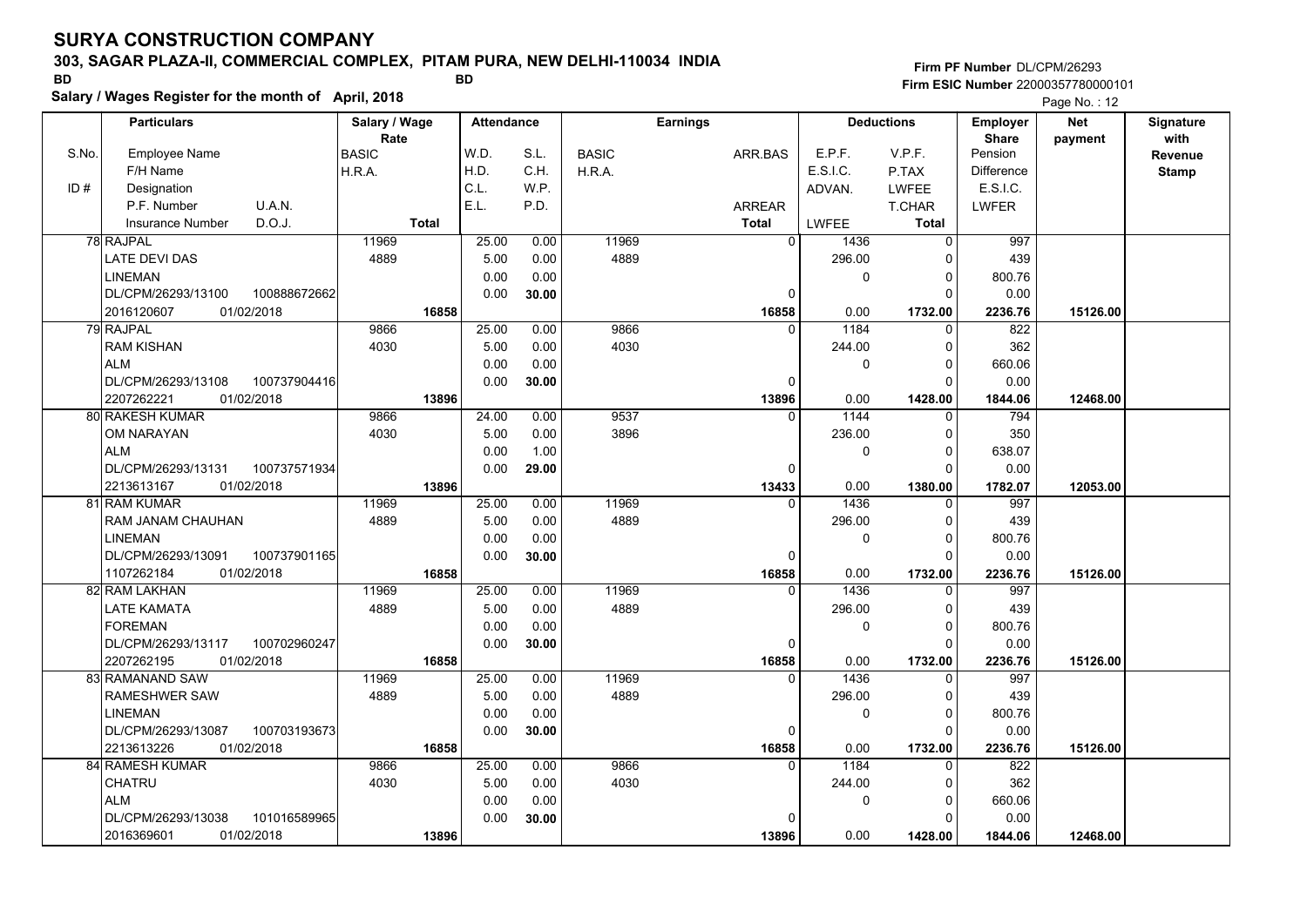## **303, SAGAR PLAZA-II, COMMERCIAL COMPLEX, PITAM PURA, NEW DELHI-110034 INDIA**

**Salary / Wages Register for the month of April, 2018 BD BD Firm PF Number**DL/CPM/26293**Firm ESIC Number** 22000357780000101

|       | <b>Particulars</b>                 | Salary / Wage<br><b>Attendance</b> |       | <b>Earnings</b> |              | <b>Deductions</b> |              | <b>Employer</b> | <b>Net</b>              | Signature |                 |
|-------|------------------------------------|------------------------------------|-------|-----------------|--------------|-------------------|--------------|-----------------|-------------------------|-----------|-----------------|
| S.No. | <b>Employee Name</b>               | Rate<br><b>BASIC</b>               | W.D.  | S.L.            | <b>BASIC</b> | ARR.BAS           | E.P.F.       | V.P.F.          | <b>Share</b><br>Pension | payment   | with<br>Revenue |
|       | F/H Name                           | H.R.A.                             | H.D.  | C.H.            | H.R.A.       |                   | E.S.I.C.     | P.TAX           | Difference              |           | <b>Stamp</b>    |
| ID#   | Designation                        |                                    | C.L.  | W.P.            |              |                   | ADVAN.       | LWFEE           | E.S.I.C.                |           |                 |
|       | U.A.N.<br>P.F. Number              |                                    | E.L.  | P.D.            |              | <b>ARREAR</b>     |              | <b>T.CHAR</b>   | <b>LWFER</b>            |           |                 |
|       | D.O.J.<br><b>Insurance Number</b>  | <b>Total</b>                       |       |                 |              | <b>Total</b>      | <b>LWFEE</b> | Total           |                         |           |                 |
|       | 85 RAVI KUMAR RAJBHAR              | 9866                               | 25.00 | 0.00            | 9866         | $\mathbf{0}$      | 1184         | 0               | 822                     |           |                 |
|       | <b>SURESH RAJBHAR</b>              | 4030                               | 5.00  | 0.00            | 4030         |                   | 244.00       | 0               | 362                     |           |                 |
|       | <b>ALM</b>                         |                                    | 0.00  | 0.00            |              |                   | $\mathbf{0}$ | $\Omega$        | 660.06                  |           |                 |
|       | 101048823565<br>DL/CPM/26293/13115 |                                    | 0.00  | 30.00           |              | $\Omega$          |              | $\Omega$        | 0.00                    |           |                 |
|       | 2303057723<br>01/02/2018           | 13896                              |       |                 |              | 13896             | 0.00         | 1428.00         | 1844.06                 | 12468.00  |                 |
|       | 86 RAVINDER                        | 9866                               | 25.00 | 0.00            | 9866         | O                 | 1184         | 0               | 822                     |           |                 |
|       | <b>AJIT KUMAR</b>                  | 4030                               | 5.00  | 0.00            | 4030         |                   | 244.00       | $\mathbf 0$     | 362                     |           |                 |
|       | <b>ALM</b>                         |                                    | 0.00  | 0.00            |              |                   | 0            | $\mathbf 0$     | 660.06                  |           |                 |
|       | DL/CPM/26293/13124<br>100735790800 |                                    | 0.00  | 30.00           |              | 0                 |              | $\mathbf 0$     | 0.00                    |           |                 |
|       | 2213997145<br>01/02/2018           | 13896                              |       |                 |              | 13896             | 0.00         | 1428.00         | 1844.06                 | 12468.00  |                 |
|       | 87 RAVINDER KUMAR                  | 11969                              | 25.00 | 0.00            | 11969        | $\Omega$          | 1436         | $\Omega$        | 997                     |           |                 |
|       | <b>PRATAP SINGH</b>                | 4889                               | 5.00  | 0.00            | 4889         |                   | 296.00       | $\mathbf 0$     | 439                     |           |                 |
|       | <b>LINEMAN</b>                     |                                    | 0.00  | 0.00            |              |                   | $\Omega$     | $\mathbf 0$     | 800.76                  |           |                 |
|       | DL/CPM/26293/12942<br>100703120270 |                                    | 0.00  | 30.00           |              | $\mathbf{0}$      |              | $\Omega$        | 0.00                    |           |                 |
|       | 2206568815<br>01/02/2018           | 16858                              |       |                 |              | 16858             | 0.00         | 1732.00         | 2236.76                 | 15126.00  |                 |
|       | 88 RIZWAN                          | 9866                               | 18.00 | 0.00            | 6906         | $\Omega$          | 829          | $\mathbf 0$     | $\overline{575}$        |           |                 |
|       | <b>YUSUF</b>                       | 4030                               | 3.00  | 0.00            | 2821         |                   | 171.00       | $\mathbf 0$     | 254                     |           |                 |
|       | <b>ALM</b>                         |                                    | 0.00  | 9.00            |              |                   | $\mathbf 0$  | $\mathbf 0$     | 462.03                  |           |                 |
|       | DL/CPM/26293/13240<br>100536479718 |                                    | 0.00  | 21.00           |              | $\mathbf 0$       |              | $\Omega$        | 0.00                    |           |                 |
|       | 08/03/2018<br>2214390826           | 13896                              |       |                 |              | 9727              | 0.00         | 1000.00         | 1291.03                 | 8727.00   |                 |
|       | 89 ROSHAN YADAV                    | 9866                               | 21.00 | 0.00            | 8222         | $\Omega$          | 987          | $\mathbf 0$     | 685                     |           |                 |
|       | RAM YAGYA YADAV                    | 4030                               | 4.00  | 0.00            | 3358         |                   | 203.00       | $\mathbf 0$     | 302                     |           |                 |
|       | ALM                                |                                    | 0.00  | 5.00            |              |                   | 0            | $\pmb{0}$       | 550.05                  |           |                 |
|       | DL/CPM/26293/12993<br>100737935697 |                                    | 0.00  | 25.00           |              | $\Omega$          |              | $\Omega$        | 0.00                    |           |                 |
|       | 2206570421<br>01/02/2018           | 13896                              |       |                 |              | 11580             | 0.00         | 1190.00         | 1537.05                 | 10390.00  |                 |
|       | 90 SAJJAN SINGH                    | 11969                              | 25.00 | 0.00            | 11969        | $\Omega$          | 1436         | $\mathbf 0$     | 997                     |           |                 |
|       | LATE SARDAR SINGH                  | 4889                               | 5.00  | 0.00            | 4889         |                   | 296.00       | 0               | 439                     |           |                 |
|       | <b>LINEMAN</b>                     |                                    | 0.00  | 0.00            |              |                   | $\Omega$     | $\mathbf 0$     | 800.76                  |           |                 |
|       | DL/CPM/26293/13025<br>100702962903 |                                    | 0.00  | 30.00           |              | $\Omega$          |              | $\Omega$        | 0.00                    |           |                 |
|       | 01/02/2018<br>2211694133           | 16858                              |       |                 |              | 16858             | 0.00         | 1732.00         | 2236.76                 | 15126.00  |                 |
|       | 91 SANDEEP                         | 11969                              | 25.00 | 0.00            | 11969        | $\Omega$          | 1436         | $\overline{0}$  | 997                     |           |                 |
|       | <b>RAM KUMAR</b>                   | 4889                               | 5.00  | 0.00            | 4889         |                   | 296.00       | $\mathbf 0$     | 439                     |           |                 |
|       | <b>LINEMAN</b>                     |                                    | 0.00  | 0.00            |              |                   | 0            | $\mathbf 0$     | 800.76                  |           |                 |
|       | DL/CPM/26293/13024<br>100703164486 |                                    | 0.00  | 30.00           |              | O                 |              | $\Omega$        | 0.00                    |           |                 |
|       | 01/02/2018<br>1113011531           | 16858                              |       |                 |              | 16858             | 0.00         | 1732.00         | 2236.76                 | 15126.00  |                 |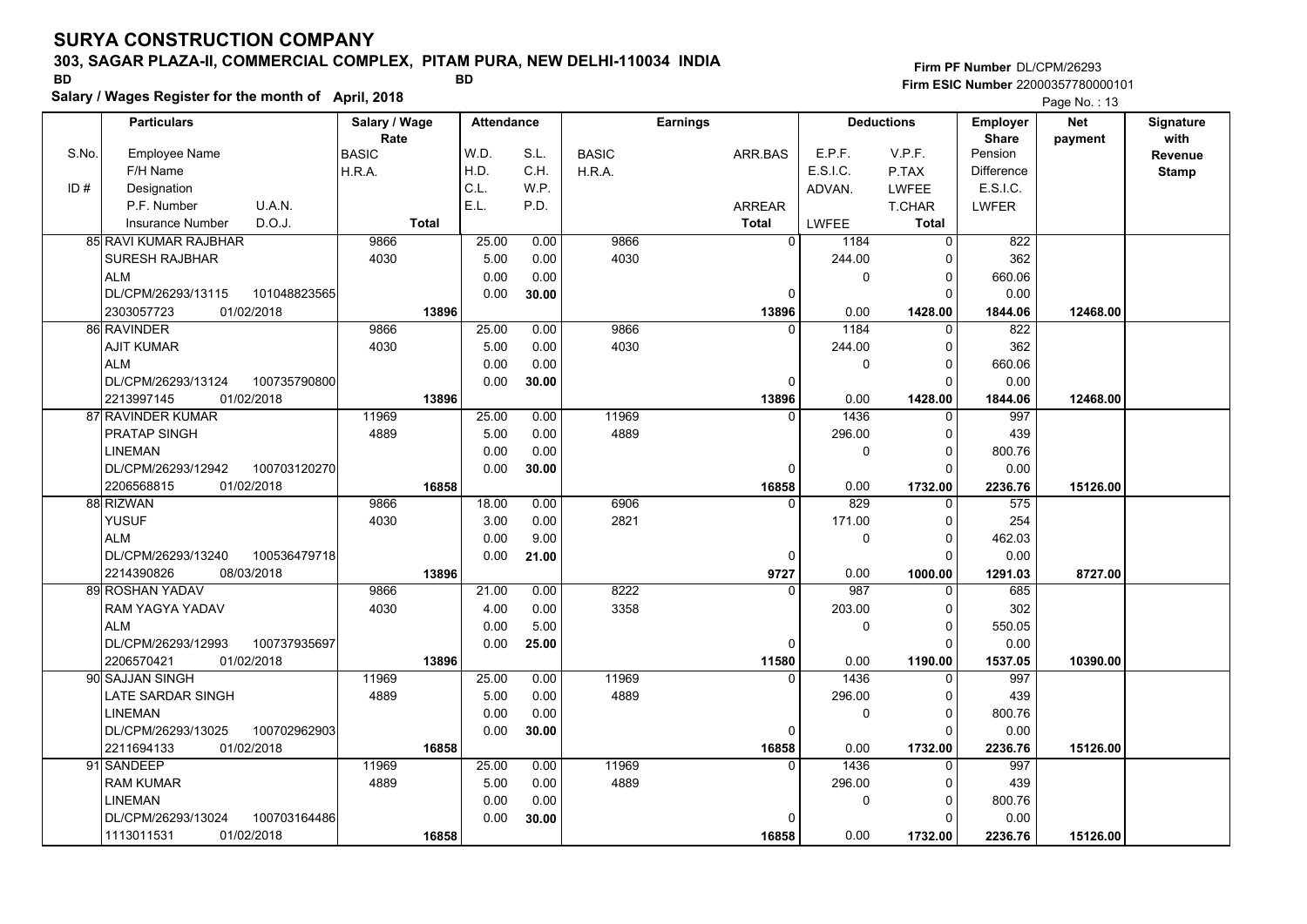## **303, SAGAR PLAZA-II, COMMERCIAL COMPLEX, PITAM PURA, NEW DELHI-110034 INDIA**

**Salary / Wages Register for the month of April, 2018 BD BD**

### **Firm PF Number**DL/CPM/26293**Firm ESIC Number** 22000357780000101

|       | <b>Particulars</b>                             | Salary / Wage        | <b>Attendance</b> |               | <b>Earnings</b> |                   | <b>Deductions</b> |                           | <b>Employer</b>         | <b>Net</b> | Signature       |
|-------|------------------------------------------------|----------------------|-------------------|---------------|-----------------|-------------------|-------------------|---------------------------|-------------------------|------------|-----------------|
| S.No. | Employee Name                                  | Rate<br><b>BASIC</b> | W.D.              | S.L.          | <b>BASIC</b>    | ARR.BAS           | E.P.F.            | V.P.F.                    | <b>Share</b><br>Pension | payment    | with<br>Revenue |
|       | F/H Name                                       | H.R.A.               | H.D.              | C.H.          | H.R.A.          |                   | E.S.I.C.          | P.TAX                     | <b>Difference</b>       |            | <b>Stamp</b>    |
| ID#   | Designation                                    |                      | C.L.              | W.P.          |                 |                   | ADVAN.            | <b>LWFEE</b>              | E.S.I.C.                |            |                 |
|       | U.A.N.<br>P.F. Number                          |                      | E.L.              | P.D.          |                 | <b>ARREAR</b>     |                   | T.CHAR                    | <b>LWFER</b>            |            |                 |
|       | D.O.J.<br><b>Insurance Number</b>              | <b>Total</b>         |                   |               |                 | <b>Total</b>      | LWFEE             | <b>Total</b>              |                         |            |                 |
|       | 92 SANDEEP KUMAR JAISWAL                       | 11969                | 10.00             | 0.00          | 4788            | $\mathbf 0$       | 575               | $\mathbf 0$               | 399                     |            |                 |
|       | OM PRAKASH JAISWAL                             | 4889                 | 2.00              | 0.00          | 1956            |                   | 119.00            | $\Omega$                  | 176                     |            |                 |
|       | <b>LINEMAN</b>                                 |                      | 0.00              | 18.00         |                 |                   | 0                 |                           | 320.34                  |            |                 |
|       | DL/CPM/26293/12971<br>100727142628             |                      | 0.00              | 12.00         |                 | $\mathbf 0$       |                   | 0<br>$\Omega$             | 0.00                    |            |                 |
|       | 2015973102<br>01/02/2018                       | 16858                |                   |               |                 | 6744              | 0.00              | 694.00                    | 895.34                  | 6050.00    |                 |
|       | 93 SANJEET JHA                                 | 9866                 | 25.00             | 0.00          | 9866            | $\Omega$          | 1184              | $\Omega$                  | 822                     |            |                 |
|       | LATE VIDUR JHA                                 | 4030                 | 5.00              | 0.00          | 4030            |                   | 244.00            | 0                         | 362                     |            |                 |
|       | <b>ALM</b>                                     |                      |                   |               |                 |                   | $\mathbf{0}$      | $\Omega$                  |                         |            |                 |
|       | DL/CPM/26293/12977<br>100702964553             |                      | 0.00<br>0.00      | 0.00<br>30.00 |                 | $\mathbf 0$       |                   | $\Omega$                  | 660.06<br>0.00          |            |                 |
|       | 2012723623<br>01/02/2018                       | 13896                |                   |               |                 | 13896             | 0.00              | 1428.00                   | 1844.06                 | 12468.00   |                 |
|       | 94 SANTOSH                                     | 11969                | 25.00             | 0.00          | 11969           | $\mathbf{0}$      | 1436              | $\Omega$                  | 997                     |            |                 |
|       | <b>JAI RAM</b>                                 | 4889                 | 5.00              | 0.00          | 4889            |                   | 296.00            | 0                         | 439                     |            |                 |
|       | <b>LINEMAN</b>                                 |                      | 0.00              | 0.00          |                 |                   | $\mathbf 0$       | $\Omega$                  | 800.76                  |            |                 |
|       | DL/CPM/26293/13023<br>100702884145             |                      | 0.00              |               |                 | $\Omega$          |                   | $\Omega$                  |                         |            |                 |
|       | 2207262197<br>01/02/2018                       | 16858                |                   | 30.00         |                 | 16858             | 0.00              | 1732.00                   | 0.00<br>2236.76         | 15126.00   |                 |
| 95    | <b>SATISH KUMAR</b>                            | 11969                | 25.00             | 0.00          | 11969           | $\Omega$          | 1436              | 0                         | 997                     |            |                 |
|       | LATE SUBEY SINGH                               | 4889                 | 5.00              | 0.00          | 4889            |                   | 296.00            | $\Omega$                  | 439                     |            |                 |
|       | <b>LINEMAN</b>                                 |                      | 0.00              | 0.00          |                 |                   | $\mathbf{0}$      | $\mathbf 0$               | 800.76                  |            |                 |
|       | DL/CPM/26293/13121<br>100702964065             |                      | 0.00              | 30.00         |                 | $\Omega$          |                   | $\Omega$                  | 0.00                    |            |                 |
|       | 2213905895<br>01/02/2018                       | 16858                |                   |               |                 | 16858             | 0.00              | 1732.00                   | 2236.76                 | 15126.00   |                 |
|       | 96 SATYWAN                                     | 9866                 | 25.00             | 0.00          | 9866            | $\Omega$          | 1184              | $\Omega$                  | 822                     |            |                 |
|       | <b>SAWROOP SINGH</b>                           | 4030                 | 5.00              | 0.00          | 4030            |                   | 244.00            | $\Omega$                  | 362                     |            |                 |
|       | <b>ALM</b>                                     |                      | 0.00              | 0.00          |                 |                   | 0                 | 0                         | 660.06                  |            |                 |
|       | DL/CPM/26293/13105<br>100738267043             |                      | 0.00              |               |                 |                   |                   | $\Omega$                  | 0.00                    |            |                 |
|       | 2212579232<br>01/02/2018                       | 13896                |                   | 30.00         |                 | 0<br>13896        | 0.00              | 1428.00                   | 1844.06                 | 12468.00   |                 |
|       | 97 SHIV SARAN                                  | 9866                 | 25.00             | 0.00          | 9866            | $\Omega$          | 1184              | $\Omega$                  | 822                     |            |                 |
|       | <b>HARPAL SINGH</b>                            | 4030                 | 5.00              | 0.00          | 4030            |                   | 244.00            | 0                         | 362                     |            |                 |
|       | <b>ALM</b>                                     |                      | 0.00              | 0.00          |                 |                   | $\mathbf 0$       | 0                         | 660.06                  |            |                 |
|       | 100702863352                                   |                      |                   |               |                 |                   |                   | $\Omega$                  |                         |            |                 |
|       | DL/CPM/26293/12995<br>2207256138<br>01/02/2018 |                      | 0.00              | 30.00         |                 | 0                 |                   |                           | 0.00                    |            |                 |
|       | 98 SHIVSHANKAR                                 | 13896<br>9866        | 25.00             | 0.00          | 9866            | 13896<br>$\Omega$ | 0.00<br>1184      | 1428.00<br>$\overline{0}$ | 1844.06<br>822          | 12468.00   |                 |
|       | LATE CHAVDHARI RAM                             | 4030                 | 5.00              | 0.00          | 4030            |                   | 244.00            |                           | 362                     |            |                 |
|       |                                                |                      |                   |               |                 |                   |                   | 0                         |                         |            |                 |
|       | <b>ALM</b>                                     |                      | 0.00              | 0.00          |                 |                   | $\mathbf 0$       | 0<br>$\Omega$             | 660.06                  |            |                 |
|       | DL/CPM/26293/13035<br>100702958998             |                      | 0.00              | 30.00         |                 | $\Omega$          |                   |                           | 0.00                    |            |                 |
|       | 2207262218<br>01/02/2018                       | 13896                |                   |               |                 | 13896             | 0.00              | 1428.00                   | 1844.06                 | 12468.00   |                 |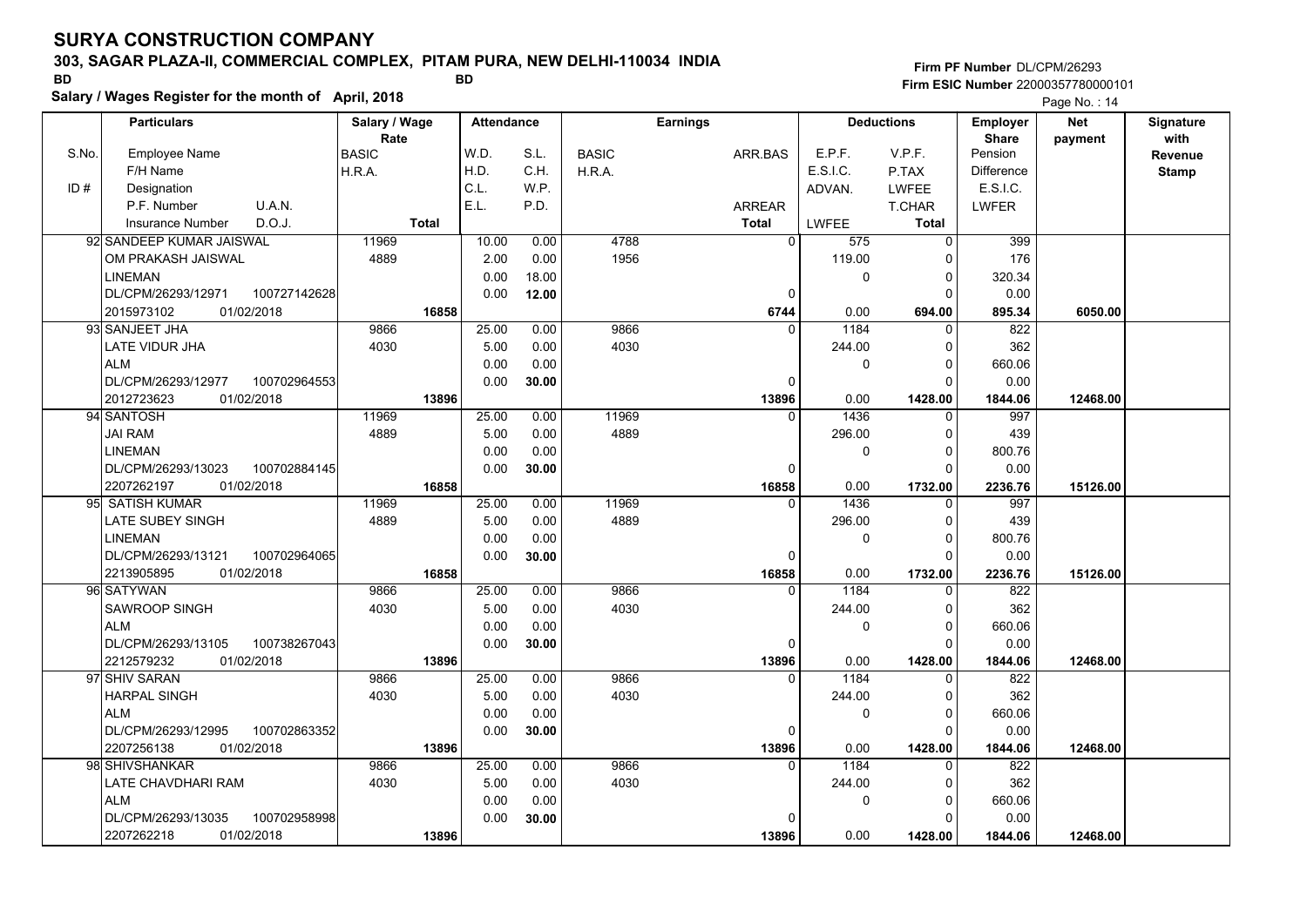## **303, SAGAR PLAZA-II, COMMERCIAL COMPLEX, PITAM PURA, NEW DELHI-110034 INDIA**

**Salary / Wages Register for the month of April, 2018 BD BD**

## **Firm PF Number**DL/CPM/26293**Firm ESIC Number** 22000357780000101

|       | <b>Particulars</b>        |              | Salary / Wage        |              | <b>Attendance</b> |       |              | <b>Earnings</b> |                      | <b>Deductions</b> | <b>Employer</b>         | <b>Net</b> | Signature       |
|-------|---------------------------|--------------|----------------------|--------------|-------------------|-------|--------------|-----------------|----------------------|-------------------|-------------------------|------------|-----------------|
| S.No. | Employee Name             |              | Rate<br><b>BASIC</b> |              | W.D.              | S.L.  | <b>BASIC</b> | ARR.BAS         | E.P.F.               | V.P.F.            | <b>Share</b><br>Pension | payment    | with<br>Revenue |
|       | F/H Name                  |              | H.R.A.               |              | H.D.              | C.H.  | H.R.A.       |                 | E.S.I.C.             | P.TAX             | <b>Difference</b>       |            | <b>Stamp</b>    |
| ID#   | Designation               |              |                      |              | C.L.              | W.P.  |              |                 | ADVAN.               | <b>LWFEE</b>      | E.S.I.C.                |            |                 |
|       | P.F. Number               | U.A.N.       |                      |              | E.L.              | P.D.  |              | <b>ARREAR</b>   |                      | T.CHAR            | <b>LWFER</b>            |            |                 |
|       | <b>Insurance Number</b>   | D.O.J.       |                      | <b>Total</b> |                   |       |              | <b>Total</b>    | LWFEE                | <b>Total</b>      |                         |            |                 |
|       | 99 SHRI PAL               |              | 11969                |              | 25.00             | 0.00  | 11969        |                 | $\mathbf 0$<br>1436  | $\mathbf 0$       | 997                     |            |                 |
|       | LATE CHOHAL SINGH         |              | 4889                 |              | 5.00              | 0.00  | 4889         |                 | 296.00               | $\Omega$          | 439                     |            |                 |
|       | LINEMAN                   |              |                      |              | 0.00              | 0.00  |              |                 | 0                    | 0                 | 800.76                  |            |                 |
|       | DL/CPM/26293/13078        | 100737050502 |                      |              | 0.00              | 30.00 |              |                 | $\mathbf 0$          | $\Omega$          | 0.00                    |            |                 |
|       | 2207256149<br>01/02/2018  |              |                      | 16858        |                   |       |              | 16858           | 0.00                 | 1732.00           | 2236.76                 | 15126.00   |                 |
|       | 100 SHYAM BABU            |              | 9866                 |              | 25.00             | 0.00  | 9866         |                 | 1184<br>$\mathbf{0}$ | $\Omega$          | 822                     |            |                 |
|       | SURESH SINGH              |              | 4030                 |              | 5.00              | 0.00  | 4030         |                 | 244.00               | 0                 | 362                     |            |                 |
|       | <b>ALM</b>                |              |                      |              | 0.00              | 0.00  |              |                 | $\mathbf{0}$         | $\Omega$          | 660.06                  |            |                 |
|       | DL/CPM/26293/12643        | 100964075537 |                      |              | 0.00              | 30.00 |              |                 | $\mathbf{0}$         | $\Omega$          | 0.00                    |            |                 |
|       | 01/11/2016<br>2205486451  |              |                      | 13896        |                   |       |              | 13896           | 0.00                 | 1428.00           | 1844.06                 | 12468.00   |                 |
|       | 101 SONU                  |              | 9866                 |              | 25.00             | 0.00  | 9866         |                 | 1184<br>$\mathbf{0}$ | $\Omega$          | 822                     |            |                 |
|       | <b>JAI BHAGWAN</b>        |              | 4030                 |              | 5.00              | 0.00  | 4030         |                 | 244.00               | 0                 | 362                     |            |                 |
|       | <b>ALM</b>                |              |                      |              | 0.00              | 0.00  |              |                 | $\mathbf 0$          | $\Omega$          | 660.06                  |            |                 |
|       | DL/CPM/26293/13185        | 101180664139 |                      |              | 0.00              | 30.00 |              |                 | $\Omega$             | $\Omega$          | 0.00                    |            |                 |
|       | 2016692396<br>01/02/2018  |              |                      | 13896        |                   |       |              | 13896           | 0.00                 | 1428.00           | 1844.06                 | 12468.00   |                 |
|       | 102 SUBHASH SAH           |              | 9866                 |              | 25.00             | 0.00  | 9866         |                 | 1184<br>$\Omega$     | 0                 | 822                     |            |                 |
|       | LATE JAI RAM SAH          |              | 4030                 |              | 5.00              | 0.00  | 4030         |                 | 244.00               | $\Omega$          | 362                     |            |                 |
|       | <b>ALM</b>                |              |                      |              | 0.00              | 0.00  |              |                 | $\mathbf{0}$         | $\mathbf{0}$      | 660.06                  |            |                 |
|       | DL/CPM/26293/13034        | 100702959937 |                      |              | 0.00              | 30.00 |              |                 | 0                    | $\Omega$          | 0.00                    |            |                 |
|       | 01/02/2018<br>2210045413  |              |                      | 13896        |                   |       |              | 13896           | 0.00                 | 1428.00           | 1844.06                 | 12468.00   |                 |
|       | <b>103 SUBHASH THAKUR</b> |              | 11969                |              | 25.00             | 0.00  | 11969        |                 | 1436<br>$\Omega$     | $\Omega$          | 997                     |            |                 |
|       | PRAMOD THAKUR             |              | 4889                 |              | 5.00              | 0.00  | 4889         |                 | 296.00               | $\Omega$          | 439                     |            |                 |
|       | LINEMAN                   |              |                      |              | 0.00              | 0.00  |              |                 | 0                    | 0                 | 800.76                  |            |                 |
|       | DL/CPM/26293/13085        | 100703118582 |                      |              | 0.00              | 30.00 |              |                 | 0                    | 0                 | 0.00                    |            |                 |
|       | 2213737936<br>01/02/2018  |              |                      | 16858        |                   |       |              | 16858           | 0.00                 | 1732.00           | 2236.76                 | 15126.00   |                 |
|       | 104 SULTAN SINGH TOMER    |              | 11969                |              | 25.00             | 0.00  | 11969        |                 | 1436<br>$\Omega$     | $\Omega$          | 997                     |            |                 |
|       | LATE BHAWAR SINGH         |              | 4889                 |              | 5.00              | 0.00  | 4889         |                 | 296.00               | 0                 | 439                     |            |                 |
|       | <b>LINEMAN</b>            |              |                      |              | 0.00              | 0.00  |              |                 | 0                    | 0                 | 800.76                  |            |                 |
|       | DL/CPM/26293/13022        | 100737048565 |                      |              | 0.00              | 30.00 |              |                 | 0                    | $\Omega$          | 0.00                    |            |                 |
|       | 2211830679<br>01/02/2018  |              |                      | 16858        |                   |       |              | 16858           | 0.00                 | 1732.00           | 2236.76                 | 15126.00   |                 |
|       | 105 SUMIT KUMAR DAHIYA    |              | 9866                 |              | 25.00             | 0.00  | 9866         |                 | 1184<br>$\Omega$     | $\overline{0}$    | 822                     |            |                 |
|       | <b>CHANDER BHAN</b>       |              | 4030                 |              | 5.00              | 0.00  | 4030         |                 | 244.00               | $\Omega$          | 362                     |            |                 |
|       | <b>ALM</b>                |              |                      |              | 0.00              | 0.00  |              |                 | $\mathbf 0$          | 0                 | 660.06                  |            |                 |
|       | DL/CPM/26293/13129        | 100736199372 |                      |              | 0.00              | 30.00 |              |                 | $\Omega$             | $\Omega$          | 0.00                    |            |                 |
|       | 01/02/2018<br>2213756787  |              |                      | 13896        |                   |       |              | 13896           | 0.00                 | 1428.00           | 1844.06                 | 12468.00   |                 |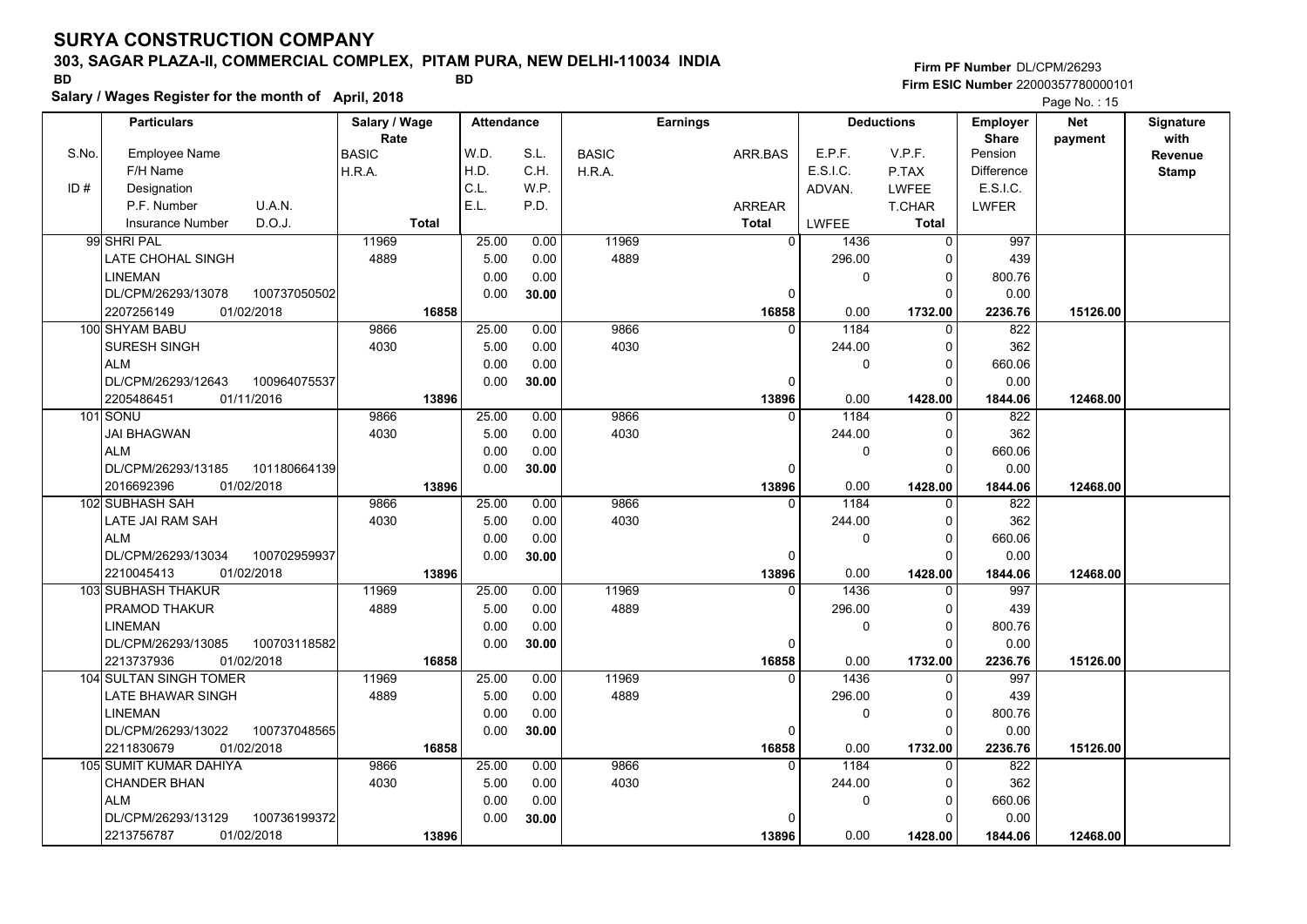## **303, SAGAR PLAZA-II, COMMERCIAL COMPLEX, PITAM PURA, NEW DELHI-110034 INDIA**

**Salary / Wages Register for the month of April, 2018 BD BD**

### **Firm PF Number**DL/CPM/26293**Firm ESIC Number** 22000357780000101

|       | <b>Particulars</b>                 |                      | Salary / Wage |       | <b>Attendance</b> |              |               | <b>Earnings</b>      |              | <b>Deductions</b>       | <b>Employer</b> | <b>Net</b>      | Signature |
|-------|------------------------------------|----------------------|---------------|-------|-------------------|--------------|---------------|----------------------|--------------|-------------------------|-----------------|-----------------|-----------|
| S.No. | <b>Employee Name</b>               | Rate<br><b>BASIC</b> |               | W.D.  | S.L.              | <b>BASIC</b> | ARR.BAS       | E.P.F.               | V.P.F.       | <b>Share</b><br>Pension | payment         | with<br>Revenue |           |
|       | F/H Name                           | H.R.A.               |               | H.D.  | C.H.              | H.R.A.       |               | E.S.I.C.             | P.TAX        | Difference              |                 | <b>Stamp</b>    |           |
| ID#   | Designation                        |                      |               | C.L.  | W.P.              |              |               | ADVAN.               | <b>LWFEE</b> | E.S.I.C.                |                 |                 |           |
|       | U.A.N.<br>P.F. Number              |                      |               | E.L.  | P.D.              |              | <b>ARREAR</b> |                      | T.CHAR       | <b>LWFER</b>            |                 |                 |           |
|       | D.O.J.<br>Insurance Number         |                      | <b>Total</b>  |       |                   |              | <b>Total</b>  | LWFEE                | <b>Total</b> |                         |                 |                 |           |
|       | 106 SUNIL KR PANDAY                | 11969                |               | 25.00 | 0.00              | 11969        |               | $\mathbf{0}$<br>1436 | $\Omega$     | 997                     |                 |                 |           |
|       | <b>HARI PD PANDAY</b>              | 4889                 |               | 5.00  | 0.00              | 4889         |               | 296.00               | 0            | 439                     |                 |                 |           |
|       | <b>LINEMAN</b>                     |                      |               | 0.00  | 0.00              |              |               | 0                    | 0            | 800.76                  |                 |                 |           |
|       | DL/CPM/26293/12949<br>100736611959 |                      |               | 0.00  | 30.00             |              |               | $\Omega$             | $\Omega$     | 0.00                    |                 |                 |           |
|       | 2206570418<br>01/02/2018           |                      | 16858         |       |                   |              | 16858         | 0.00                 | 1732.00      | 2236.76                 | 15126.00        |                 |           |
|       | 107 SURENDER                       | 9866                 |               | 25.00 | 0.00              | 9866         |               | 1184<br>$\Omega$     | $\Omega$     | 822                     |                 |                 |           |
|       | <b>CHANDGI RAM</b>                 | 4030                 |               | 5.00  | 0.00              | 4030         |               | 244.00               | 0            | 362                     |                 |                 |           |
|       | <b>ALM</b>                         |                      |               | 0.00  | 0.00              |              |               | 0                    | 0            | 660.06                  |                 |                 |           |
|       | DL/CPM/26293/13107<br>100702763554 |                      |               | 0.00  | 30.00             |              |               | $\Omega$             | $\Omega$     | 0.00                    |                 |                 |           |
|       | 2211620795<br>01/02/2018           |                      | 13896         |       |                   |              | 13896         | 0.00                 | 1428.00      | 1844.06                 | 12468.00        |                 |           |
|       | 108 SURENDER SHARMA                | 11969                |               | 25.00 | 0.00              | 11969        |               | 1436                 | $\Omega$     | 997                     |                 |                 |           |
|       | <b>JAI CHAND</b>                   | 4889                 |               | 5.00  | 0.00              | 4889         |               | 296.00               | $\Omega$     | 439                     |                 |                 |           |
|       | <b>LINEMAN</b>                     |                      |               | 0.00  | 0.00              |              |               | 0                    | $\Omega$     | 800.76                  |                 |                 |           |
|       | DL/CPM/26293/12955<br>100702883474 |                      |               | 0.00  | 30.00             |              |               | $\Omega$             | $\Omega$     | 0.00                    |                 |                 |           |
|       | 01/02/2018<br>2212840958           |                      | 16858         |       |                   |              | 16858         | 0.00                 | 1732.00      | 2236.76                 | 15126.00        |                 |           |
|       | 109 SURENDER SINGH                 | 9866                 |               | 25.00 | 0.00              | 9866         |               | 1184<br>$\Omega$     | 0            | $\overline{822}$        |                 |                 |           |
|       | <b>MAAN SINGH</b>                  | 4030                 |               | 5.00  | 0.00              | 4030         |               | 244.00               | $\Omega$     | 362                     |                 |                 |           |
|       | <b>ALM</b>                         |                      |               | 0.00  | 0.00              |              |               | 0                    | 0            | 660.06                  |                 |                 |           |
|       | DL/CPM/26293/13219<br>100737215691 |                      |               | 0.00  | 30.00             |              |               | $\Omega$             | $\Omega$     | 0.00                    |                 |                 |           |
|       | 2206585064<br>01/02/2018           |                      | 13896         |       |                   |              | 13896         | 0.00                 | 1428.00      | 1844.06                 | 12468.00        |                 |           |
|       | 110 SURENDRA                       | 11969                |               | 25.00 | 0.00              | 11969        |               | 1436<br>$\Omega$     | $\Omega$     | 997                     |                 |                 |           |
|       | <b>KALLU RAM</b>                   | 4889                 |               | 5.00  | 0.00              | 4889         |               | 296.00               | $\Omega$     | 439                     |                 |                 |           |
|       | <b>LINEMAN</b>                     |                      |               | 0.00  | 0.00              |              |               | 0                    | 0            | 800.76                  |                 |                 |           |
|       | DL/CPM/26293/13094<br>100702912463 |                      |               | 0.00  | 30.00             |              |               | $\Omega$             | $\Omega$     | 0.00                    |                 |                 |           |
|       | 2213791370<br>01/02/2018           |                      | 16858         |       |                   |              | 16858         | 0.00                 | 1732.00      | 2236.76                 | 15126.00        |                 |           |
|       | 111 TRIBHUWAN PRASAD               | 11969                |               | 25.00 | 0.00              | 11969        |               | 1436<br>$\Omega$     | $\Omega$     | 997                     |                 |                 |           |
|       | VISHWANATH PRASAD                  | 4889                 |               | 5.00  | 0.00              | 4889         |               | 296.00               | $\Omega$     | 439                     |                 |                 |           |
|       | <b>LINEMAN</b>                     |                      |               | 0.00  | 0.00              |              |               | 0                    | 0            | 800.76                  |                 |                 |           |
|       | 100738874044<br>DL/CPM/26293/13088 |                      |               | 0.00  | 30.00             |              |               | 0                    | $\Omega$     | 0.00                    |                 |                 |           |
|       | 2213786178<br>01/02/2018           |                      | 16858         |       |                   |              | 16858         | 0.00                 | 1732.00      | 2236.76                 | 15126.00        |                 |           |
|       | 112 VINIT SHARMA                   | 9866                 |               | 25.00 | 0.00              | 9866         |               | 1184<br>$\Omega$     | $\Omega$     | 822                     |                 |                 |           |
|       | <b>MUKESH SHARMA</b>               | 4030                 |               | 5.00  | 0.00              | 4030         |               | 244.00               | $\Omega$     | 362                     |                 |                 |           |
|       | <b>ALM</b>                         |                      |               | 0.00  | 0.00              |              |               | 0                    | 0            | 660.06                  |                 |                 |           |
|       | DL/CPM/26293/13102<br>100703039661 |                      |               | 0.00  | 30.00             |              |               |                      | n            | 0.00                    |                 |                 |           |
|       | 01/02/2018<br>2213664708           |                      | 13896         |       |                   |              | 13896         | 0.00                 | 1428.00      | 1844.06                 | 12468.00        |                 |           |